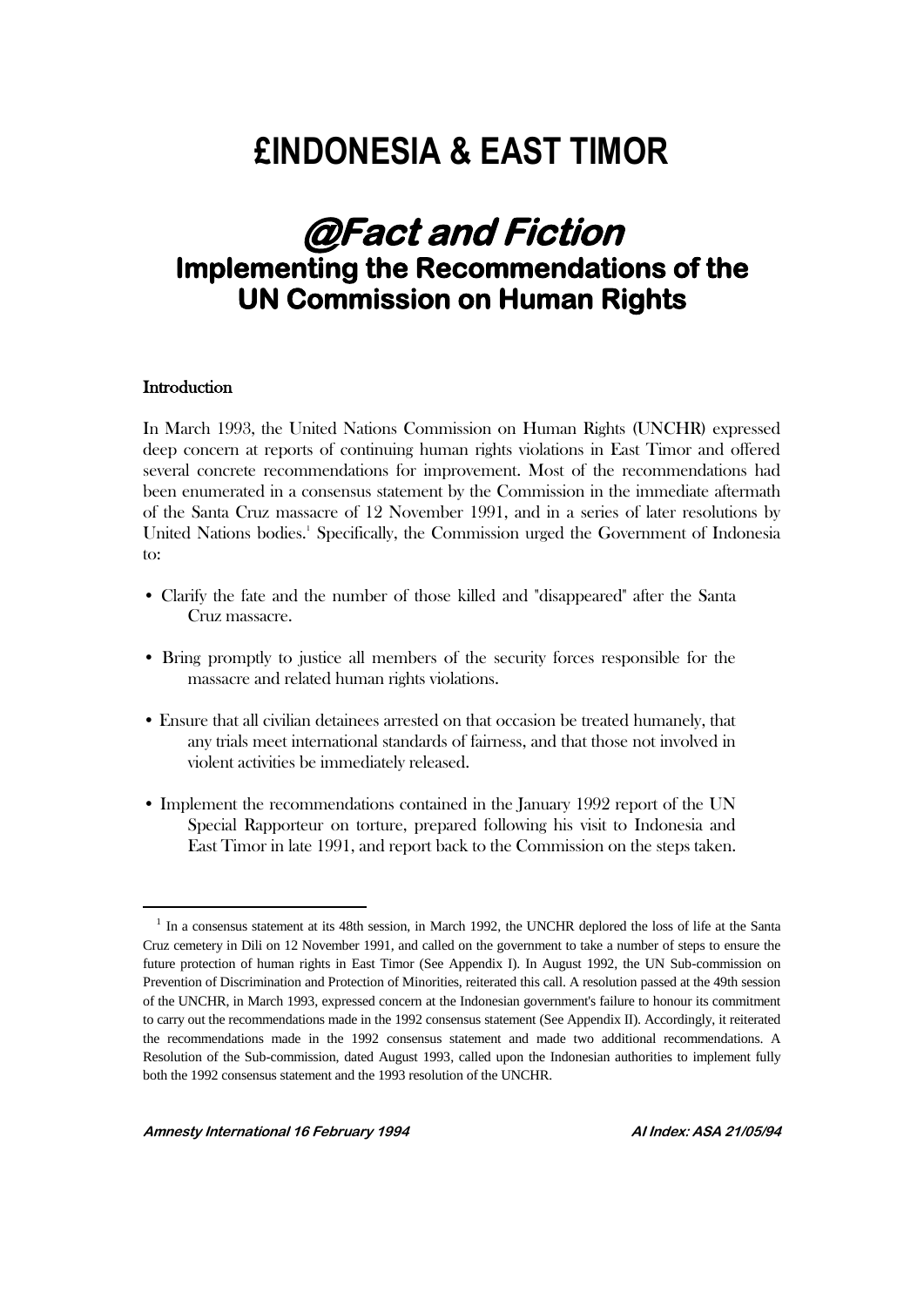- Facilitate access to East Timor by humanitarian and human rights organizations.
- Invite four of the UNCHR's human rights monitoring mechanisms to visit East Timor, and welcome a second visit by the UN Secretary-General's Personal Envoy, Mr Amos Wako.

This report briefly reviews the Indonesian Government's record in implementing each of these recommendations. It also assesses the impact of government actions relating to the human rights situation on the ground both in East Timor and in Indonesia itself. It concludes that while the government has taken a number of welcome human rights initiatives since late 1991, it has failed to implement, either in substance or in spirit, the most important of the recommendations made by the UNCHR. The measures taken so far appear to have been principally aimed at improving Indonesia's human rights image internationally rather than at squarely addressing the root causes of human rights violations. Consequently there has been no significant improvement in the human rights situation on the ground and, unless concrete measures are taken, no such improvement can be expected in the near future.

This document also evaluates the 1993 UNCHR resolution itself, and outlines a program for action by the Commission and by member states of the United Nations. It concludes that, while most of the UNCHR's recommendations refer specifically to East Timor, the problems they identify and the proposals they offer are equally relevant to Indonesia itself. By viewing the human rights situation in East Timor in isolation - and in particular by treating the Santa Cruz massacre as an isolated incident - UN member states have overlooked the problem of systematic and institutionalized human rights abuse by Indonesian government forces throughout the archipelago. By turning a blind eye to systematic violations in Indonesia and East Timor over nearly three decades they have contributed to the problem. Accordingly, this report urges the UNCHR to reiterate the recommendations enumerated in last year's resolution, and also to broaden the scope of its concern to encompass Indonesia as well as East Timor.

#### 1. The Fate of the Dead and the "Disappeared"

The Commission on Human Rights...Expresses its Concern at the lack of information about the number of people killed on 12 November 1991 and at the persons still unaccounted for and urges the Government of Indonesia to account fully for those still missing since 12 November 1991. (Resolution 1993/97, paragraph 3)

The Indonesian authorities have made only a perfunctory effort to identify those who died or "disappeared" during and after the Santa Cruz massacre. In the past two years they have provided clarification to the UN of the fate of only a small fraction of the people reported to

**AI Index: ASA 21/05/94 Amnesty International 16 February 1994**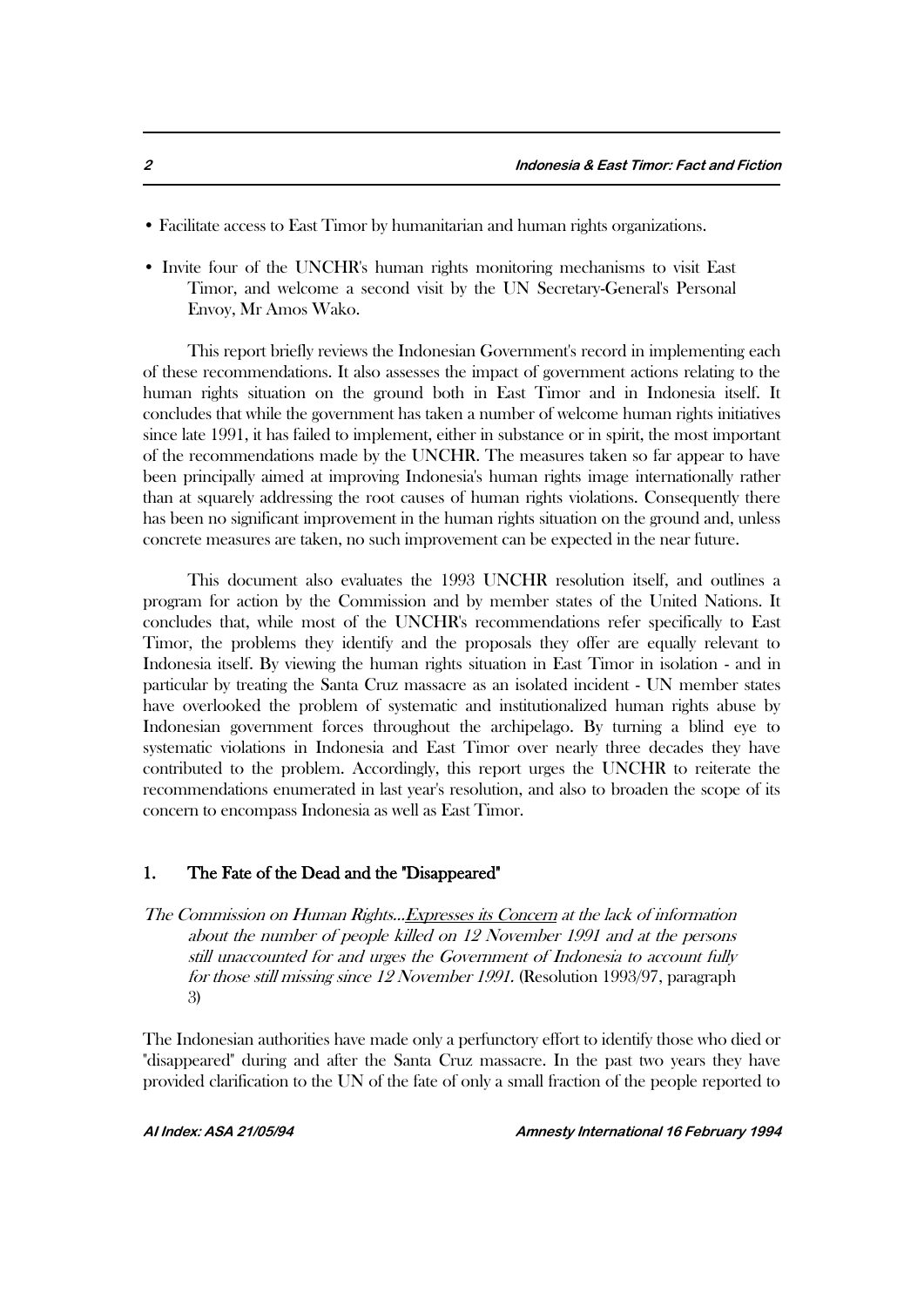have "disappeared" on or about 12 November 1991.<sup>2</sup> The government has located the remains of only 19 of the dead, and only one has been positively identified. They have failed to account for the whereabouts of some 200 others reported as "disappeared", and as many as 250 feared dead, after the massacre. Government claims to have complied with the Commission's recommendation, therefore, cannot be accepted.

In March 1993 the government released a list of 84 East Timorese, 66 of whom were said to be missing.<sup>3</sup> The list contained a number of factual errors, which raised doubts about the care with which it had been compiled, and about the veracity of the information it contained. For example, at least one of those named as dead or missing, Afonso Maria, had reportedly been arrested in late 1992, and was believed to be in Indonesian custody at the time the list was compiled. The list had other peculiarities as well. No more than 29 of the 84 names on it were mentioned in the far more extensive lists compiled by independent sources, thereby raising doubts about whether the majority of those on the official list had, in fact, "disappeared" at all.

The list of 84 was said to include 18 people who died in the massacre but, for reasons which remain obscure, the government has failed to identify them publicly. Only one of the dead (the New Zealander, Kamal Bamadhaj) has been positively identified by his relatives following exhumation. A more fundamental problem with the official list - and particularly the suggestion that only 19 people were killed in the massacre - is that it contradicts the findings of the government's own National Commission of Inquiry (KPN) that roughly 50 people were killed.<sup>4</sup> It is also at odds with the bulk of independent evidence that at least 100 and possibly as many as 250 died, on or shortly after 12 November 1991.

The government has attempted to evade its responsibility, and to mask its inability, to account for the dead and "disappeared" by publishing information which is false and misleading. For example, after seven young East Timorese sought political asylum at two embassies in Jakarta in June 1993, military authorities said that there was a "strong possibility" that two of them - Profirio da Costa Oliveira and Clementino Faria Oliveira - were among

<sup>&</sup>lt;sup>2</sup> See the Report of the UN Working Group on Enforced or Involuntary Disappearances, dated 22 December 1993 (UN Doc. E/CN.4/1994/26).

<sup>&</sup>lt;sup>3</sup> The list was given to a representative of the US-based human rights organization, Asiawatch during a visit to Indonesia and East Timor in March 1993. It was published as an appendix to the Asiawatch report, *Remembering History in East Timor: The Trial of Xanana Gusmão and a Follow-up to the Dili Massacre*. April 1993.

<sup>&</sup>lt;sup>4</sup> For details of the government's official inquiry into the Santa Cruz massacre, see the Amnesty International report *Indonesia/East Timor: The Government Response*, dated February 1992 (ASA 21/03/92).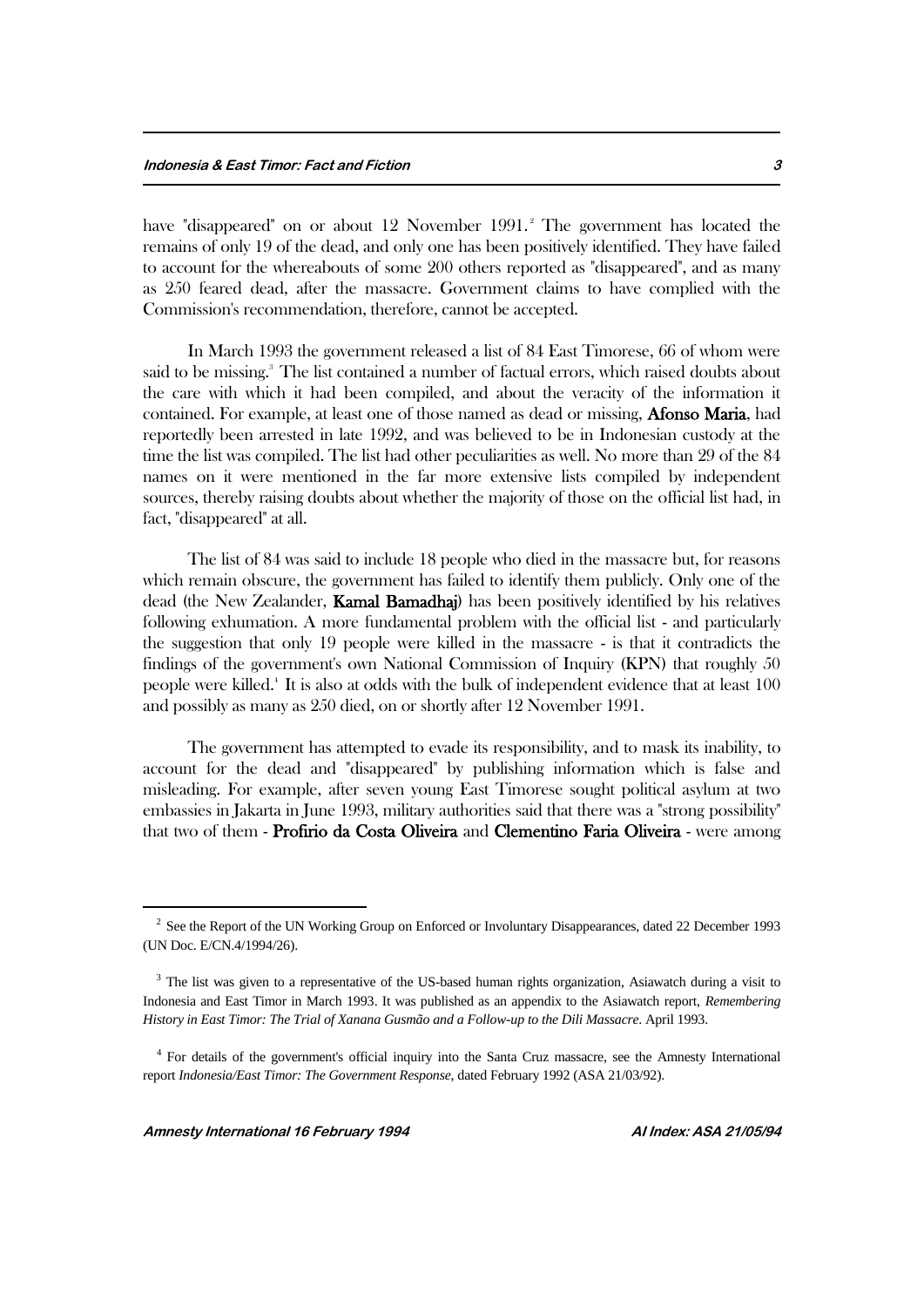the 66 then considered missing.<sup>5</sup> In fact, none of the seven appeared on the government's own list of missing and dead. In another instance of apparently deliberate misreporting, in April 1993, one day after the second visit of the UN Secretary General's Personal Envoy, Mr Amos Wako, the Commander of the Armed Forces announced that 32 of the 66 reported missing had "already returned from the jungle."<sup>6</sup> This claim was contradicted by the government's own announcement, three months later, that only 2 of the 66 missing had been located. Most seriously, in letters to the UN's Assistant Secretary General for Human Rights (dated 13 September and 29 November 1993), the Indonesian Government claimed that, as a result of its investigations, the number still missing after the massacre had been reduced from 66 to 56. The revised figure was based on some dubious arithmetic. Of the ten the government claimed had reappeared, only two were actually on the government's own list of 84 dead and missing.<sup>7</sup> Of the remaining eight people that the government claimed had reappeared, four were actually unidentified corpses, with no known connection to the Santa Cruz massacre. Even the government, in a separate passage of its letter of 13 September 1993, admitted that "...it could not be ascertained if these were the remains of persons considered missing after the Dili incident."<sup>8</sup>

To its credit, the government has cooperated with the UN Working Group on Enforced or Involuntary Disappearances. Unfortunately, its replies to date have not been wholly satisfactory. In 1992, the Working Group submitted the names of 207 "disappeared" East Timorese to the government for clarification. By late 1993, the government had supplied responses concerning only 20 of those cases. Moreover, the Working Group considered only five of the government's replies to be satisfactory,<sup>9</sup> noting that: "In the remaining 15 cases the names of the persons contained in the Government's reply did not

<sup>5</sup> See "64 E. Timorese still listed as missing by ABRI," *Jakarta Post*, 12.7.93. For further details on the asylum bid, see the Amnesty International reports: *Indonesia/East Timor: Seven East Timorese Seek Asylum*, dated 23 June 1993 (ASA 21/13/93); and *Indonesia/East Timor: Seven East Timorese Still in Danger*, dated 5 July 1993 (ASA 21/14/93). The seven were permitted to leave Indonesia at the end of December 1993.

<sup>6</sup> See "32 Dari 66 Yang Hilang Pada Peristiwa Dili Sudah Kembali," *Suara Pembaruan*, 10.4.93.

<sup>7</sup> The two were: **Januario da Conceiçao** was said to have "surrendered" to the authorities on 14 May 1993 while **Afonso Maria**, was reportedly "found" in his home on 5 November 1992. See "ABRI Terus Mencari 64 Warga Dili yang Hilang," *Republika*, 11.7.93.

<sup>8</sup> The other four named by the government as reappeared were **Constancio Pinto**, **Antonio Lay**, and the two asylum-seekers mentioned above (**Profirio da Costa** and **Clementino Faria Oliveira**), none of whom appeared on the government list of missing or dead. See Report of the UN Secretary General on the Situation in East Timor, dated 20 January 1994 (UN Doc No. E/CN.4/1994/61, Annex 1).

<sup>9</sup> These were the responses concerning **Alberto Nascimiento, Ulisses Conceiçao Gonçalves, Caetano Ximenes, Francisco Magali, and Joanico Silva**, all of whom were said to have returned home.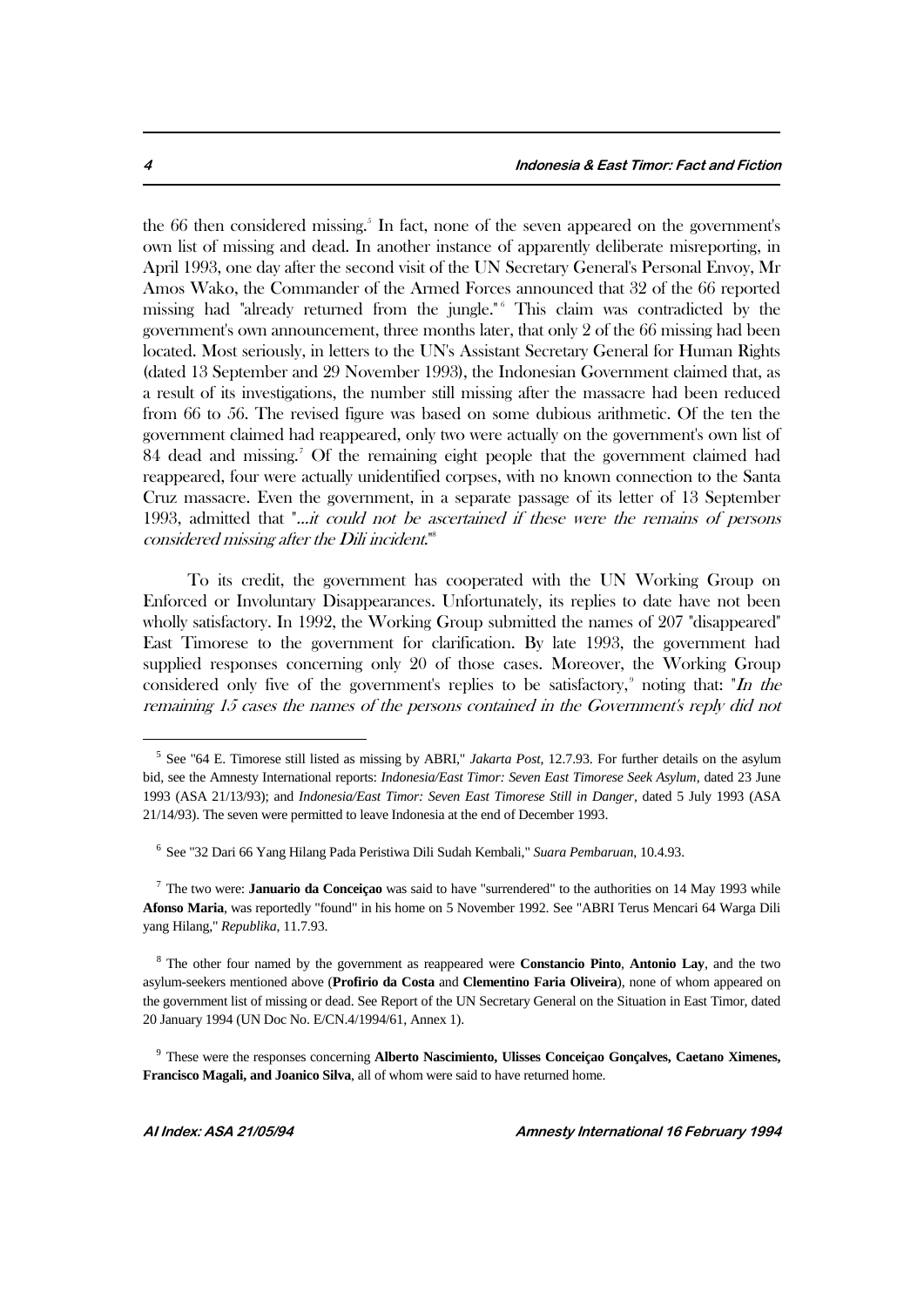correspond to the names...contained in the lists of the Working Group."<sup>10</sup> In three cases, the government response claimed that the person in question had been released from custody in late 1990 - that is roughly one year before they were reported to have "disappeared" - thereby obscuring the essential question of what happened to them after November 1991.

These are serious shortcomings, but the failure of the Indonesian authorities to account for the victims in this case is only a symptom of two more general problems: first, the government's systematic failure to remedy past violations; and second, its failure to bring the perpetrators of such violations promptly to justice. The identity and fate of many thousands of people extrajudicially executed or "disappeared" by Indonesian forces over the past three decades in both East Timor and Indonesia remain a mystery. The victims include an estimated 100 people killed by security forces in Tanjung Priok, Jakarta, in September 1984, at least 5,000 alleged petty criminals killed in cold blood by government death squads between 1983 and 1985 in various parts of the country, scores killed in an assault by government forces in Lampung on the island of Sumatra, in February 1989, and at least 2,000 killed in the course of government counter-insurgency operations in Aceh at the northern tip of Sumatra, from 1989 to 1993, not to mention the hundreds of thousands of civilians killed by, or with the acquiescence of, military forces in the immediate aftermath of the 1965 coup.

In the absence of any concerted international outcry, these violations have never been properly investigated and their perpetrators have not been brought to justice. Not only does this send a frightening message to the victims, their families and to ordinary citizens, it also contributes to a climate of impunity. If members of the security forces are not brought to justice for criminal acts constituting human rights violations, the chances are great that such crimes will continue to be committed. The problem has been compounded by the lack of any effective domestic avenues through which ordinary people can seek redress, or institutions for the impartial investigation of such violations. It remains to be seen whether the newly established National Human Rights Commission will fill this need for the victims of future violations. With respect to the right to redress, it seems unlikely that the new body will be able to provide an effective mechanism, since Commission members have already indicated that it will not examine past violations.

Given the inadequacy of the government's efforts to date, Amnesty International believes it would be appropriate for the UNCHR once again to urge the Indonesian authorities to account fully for those who died or "disappeared" during and after the Santa Cruz massacre. It believes, furthermore, that the Commission must urge the government to establish effective mechanisms which will ensure that the victims of violations and their

 $10$  See Report of the Working Group on Enforced or Involuntary Disappearances, 22 December 1993 (UN Doc. E/CN.4/1994/26).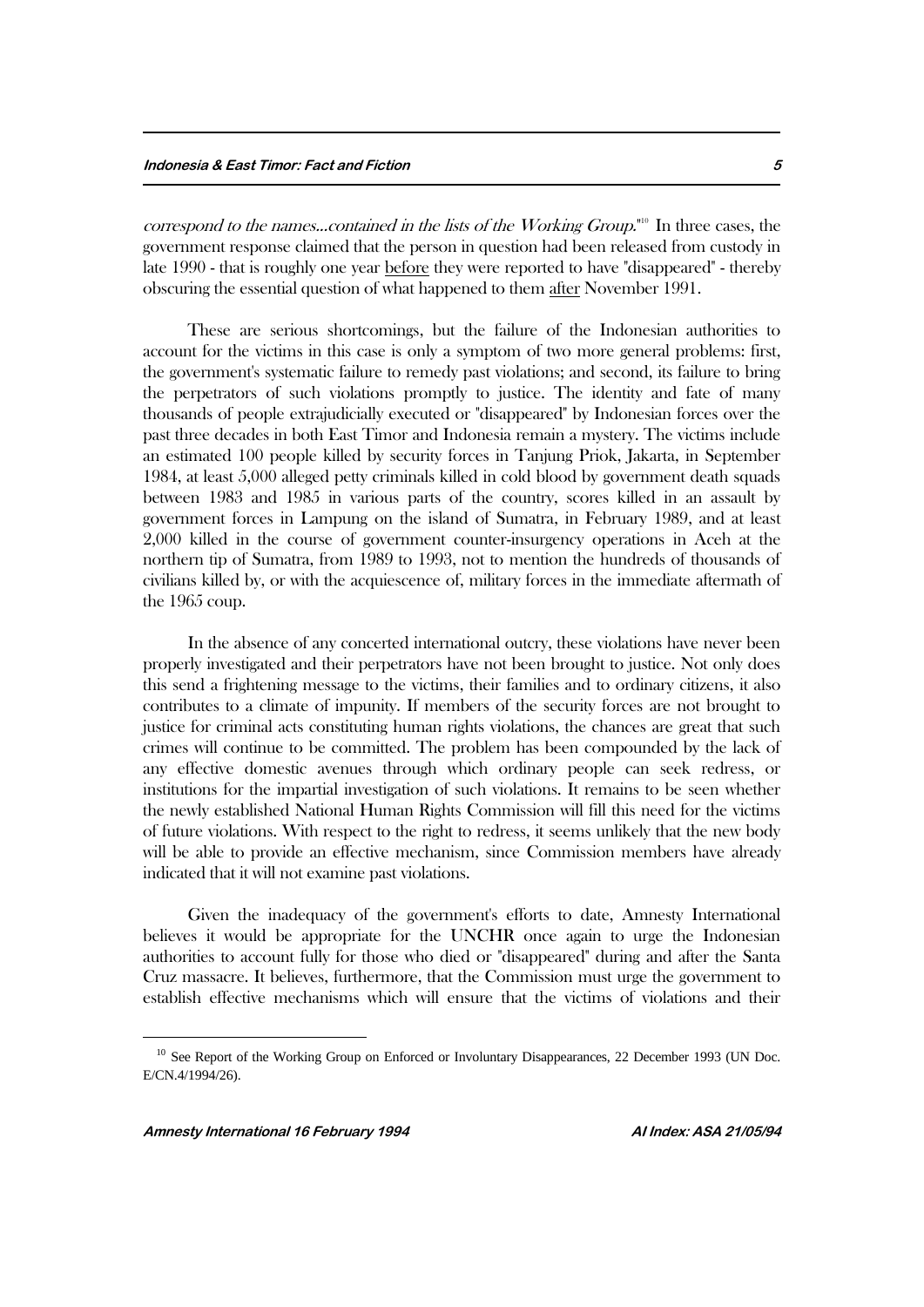relatives, both in Indonesia and in East Timor, can seek redress and compensation for human rights violations, including those committed in past years.

#### 2. Bringing the Perpetrators to Justice

The Commission on Human Rights...Regrets the disparity in the severity of sentences imposed on those civilians not indicted for violent activities - who should have been released without delay - on the one hand, and to the military involved in the violent incident, on the other. (Resolution 1993/97, paragraph 4)

While 13 civilians involved in peaceful protest during and after the Santa Cruz massacre were sentenced to terms of up to life imprisonment in 1992, the ten police and military officers tried in connection with these events received sentences ranging from just eight to 18 months for disciplinary offenses.<sup>11</sup> Despite substantial evidence of deliberate killing and torture, none of those tried was charged with murder and only one was charged with assault. Moreover, the higher ranking military officers, who were ultimately responsible for the actions of their troops, have not been brought to justice and there is no indication that they will be. The decision to transfer some of them from their posts may have served to divert international attention, but it hardly satisfied the Commission's call, in paragraph 3 of its 1992 consensus statement, for "...the Indonesian Government to bring to trial and punish all those found responsible".<sup>12</sup>

The extreme disparity in the treatment of the military perpetrators of abuse and their civilian victims highlights two serious shortcomings of government human rights policy and practice. First, as noted by the UN Special Rapporteur on extrajudicial, summary or arbitrary executions, in Indonesia and East Timor "...the perpetrators of human rights violations continue to enjoy impunity.<sup>"13</sup> Second, civilians may be imprisoned for the exercise of fundamental rights to freedom of conscience, expression and association. The prosecutions of military and police officials that followed the Santa Cruz massacre were an exception to the general rule insofar as some members of the security forces were tried and sentenced. Yet in most respects these trials reflected the general problem of impunity.

To those familiar with the government's record on punishing the perpetrators of human rights violations, and with the workings of the Indonesian system of military justice,

 $11$  Two of the 13 East Timorese were released in 1993, having served their sentences.

 $12$  For the full text of the consensus statement, see Appendix I.

<sup>&</sup>lt;sup>13</sup> Report of the UN Special Rapporteur on extrajudicial, summary, or arbitrary executions. (UN Doc. E/CN.4/1994/7, para 355).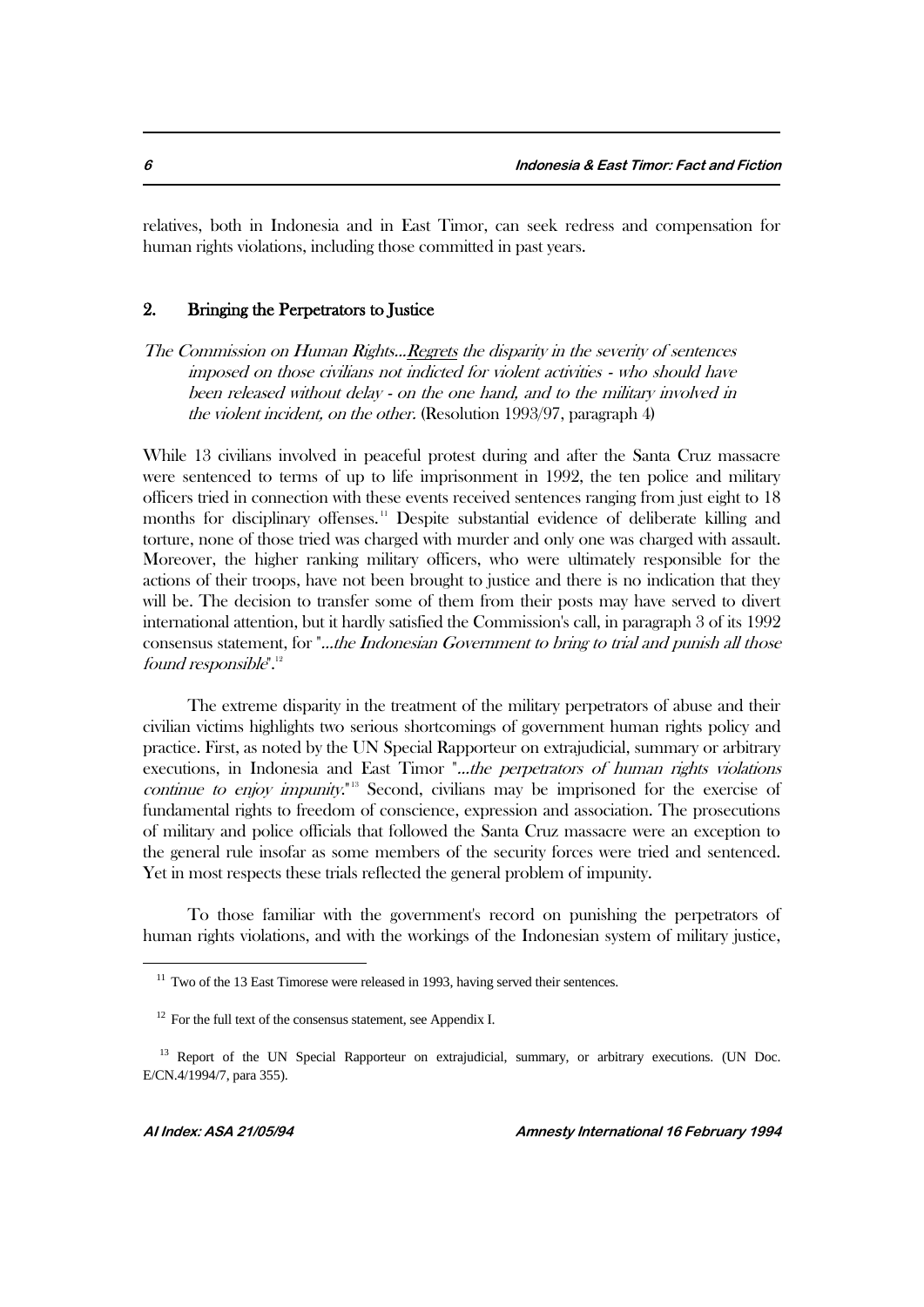the inadequacy of the measures taken against those involved in the Santa Cruz massacre came as no surprise. The pattern of impunity is especially clear where those responsible are members of the army and where the victims are alleged government opponents. Police and prison officers, as well as police-trained security guards, accused of torture and other human rights violations are somewhat more likely to be tried, but even when they are convicted, they tend to receive light sentences, thereby diminishing their deterrent value.

The exceptions to this pattern - limited in scope though they may be - have occurred where serious violations have become the focus of international attention. Amnesty International would therefore urge the UNCHR, at a minimum, to reiterate its concern at the failure to bring to justice those responsible for the Santa Cruz massacre, and at the disparity in sentencing between members of the security forces and their civilian victims. In view of the fact that the failure to bring to justice the perpetrators of human rights abuse is a general problem in Indonesia and East Timor, it would suggest that the Commission also call upon the Indonesian authorities to establish a mechanism through which thorough and impartial investigations are conducted into all reported violations of human rights, and to ensure that all those believed to be responsible for such violations are tried by a civilian court, with due regard to legal safeguards, and punished in accordance with the severity of their crime.

#### 3. Political Imprisonment

The Commission on Human Rights...Also calls upon the Government of Indonesia to ensure that all the East Timorese in custody, including main public figures, be treated humanely and with their rights fully respected, that all trials be fair, just, public and recognize the right to proper legal representation, in accordance with international humanitarian law, and that those not involved in violent activities be released without delay. (Resolution 1993/97, paragraph 6)

The government has paid lip service to the UNCHR's call for the fair and humane treatment of political prisoners but, in practice, that call has been ignored. In the two years since the Santa Cruz massacre, at least 400 East Timorese have been held without charge for periods ranging from a few days to several months. Many have been denied access to their relatives, lawyers and to the International Committee of the Red Cross (ICRC). Some have also been required to undergo "political guidance" while in military custody and to swear oaths of allegiance to the Indonesian Government as a condition of their release. The conditions of detention in East Timor have left detainees vulnerable to torture and ill-treatment by police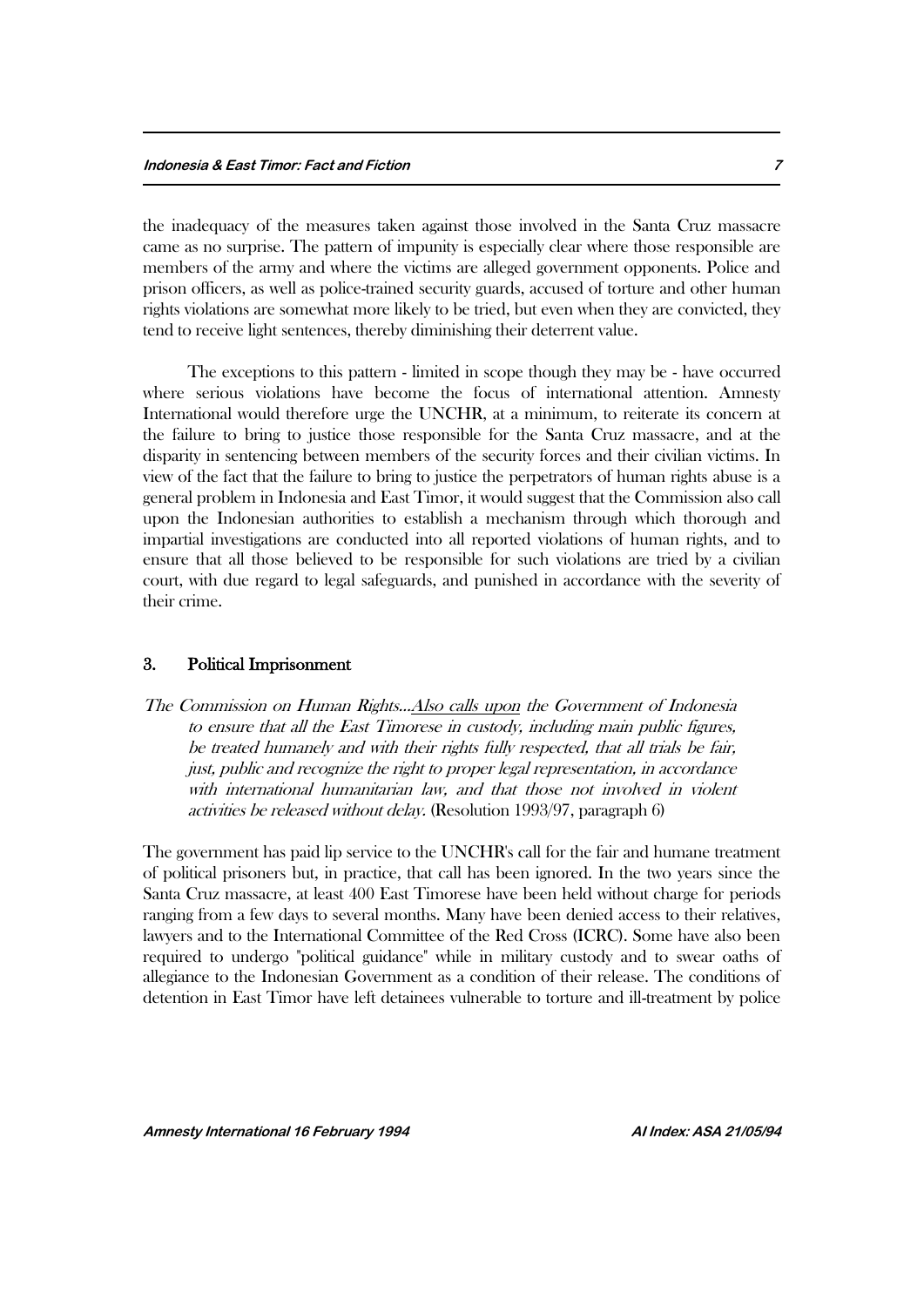and military forces; and despite claims to the contrary by the Indonesian authorities, torture continues to be practised.<sup>14</sup>

In addition to those held without charge, there are currently some 20 East Timorese serving sentences of up to life imprisonment for subversion and other political crimes; they include three men who have been in detention since 1984. Without exception, these prisoners were sentenced in trials which failed to meet international standards of fairness.<sup>15</sup> In this respect, the unfair trial and ill-treatment of the resistance leader, **Xanana Gusmão**, documented by Amnesty International and other human rights organizations, were hardly unique. $16$ 

Xanana's treatment by the authorities, even after sentencing, has also highlighted the vulnerability of political prisoners in Indonesia and East Timor to restrictions and punishments that are at odds with UN standards for the treatment of prisoners.17In early January 1994 the government "temporarily" suspended ICRC and family visits to Xanana Gusmão, after it was discovered that he had written letters to the International Commission of Jurists and the Portuguese Government in which, among other things, he described the unfairness of his trial, asked for a re-trial in an international court, and expressed his wish to consult with lawyers of the Indonesian Legal Aid Institute (LBH). Following strong protests from domestic human rights organizations, the ban on visits by the ICRC and relatives was lifted on 9 February 1994. However, the authorities have continued to prevent Xanana Gusmão from meeting LBH lawyers. When asked to explain this decision, the Director General of Corrections reportedly said: "What is Xanana's interest to meet lawyers of the  $LBH$ ? If all people who want to [are allowed to] visit him, his cell will be full"

<sup>14</sup> For examples, see the Amnesty International report *East Timor: State of Fear, Statement before the UN Special Committee on Decolonization* July 1993 (ASA 21/15/93) and an Urgent Action appeal on behalf of 53 students reportedly arrested on 1 and 2 September 1993. (ASA 21/20/93, 6 September 1993).

<sup>&</sup>lt;sup>15</sup> Moreover, in view of the fact that Indonesia's sovereignty over East Timor is not recognized by the UN, fundamental doubt remains about the competence of Indonesia's courts to try East Timorese for their opposition to the government.

<sup>16</sup> See the Amnesty International document entitled *East Timor: Unfair Political Trial of Xanana Gusmão*, July 1993 (ASA 21/05/93).

<sup>17</sup> These rights are enumerated in a number of international covenants, including the *UN Body of Principles for the Protection of All Persons under Any Form of Detention or Imprisonment*, approved by the General Assembly in its resolution 43/173 of 9 December 1988.

<sup>18</sup> *AP*, 10 February 1994.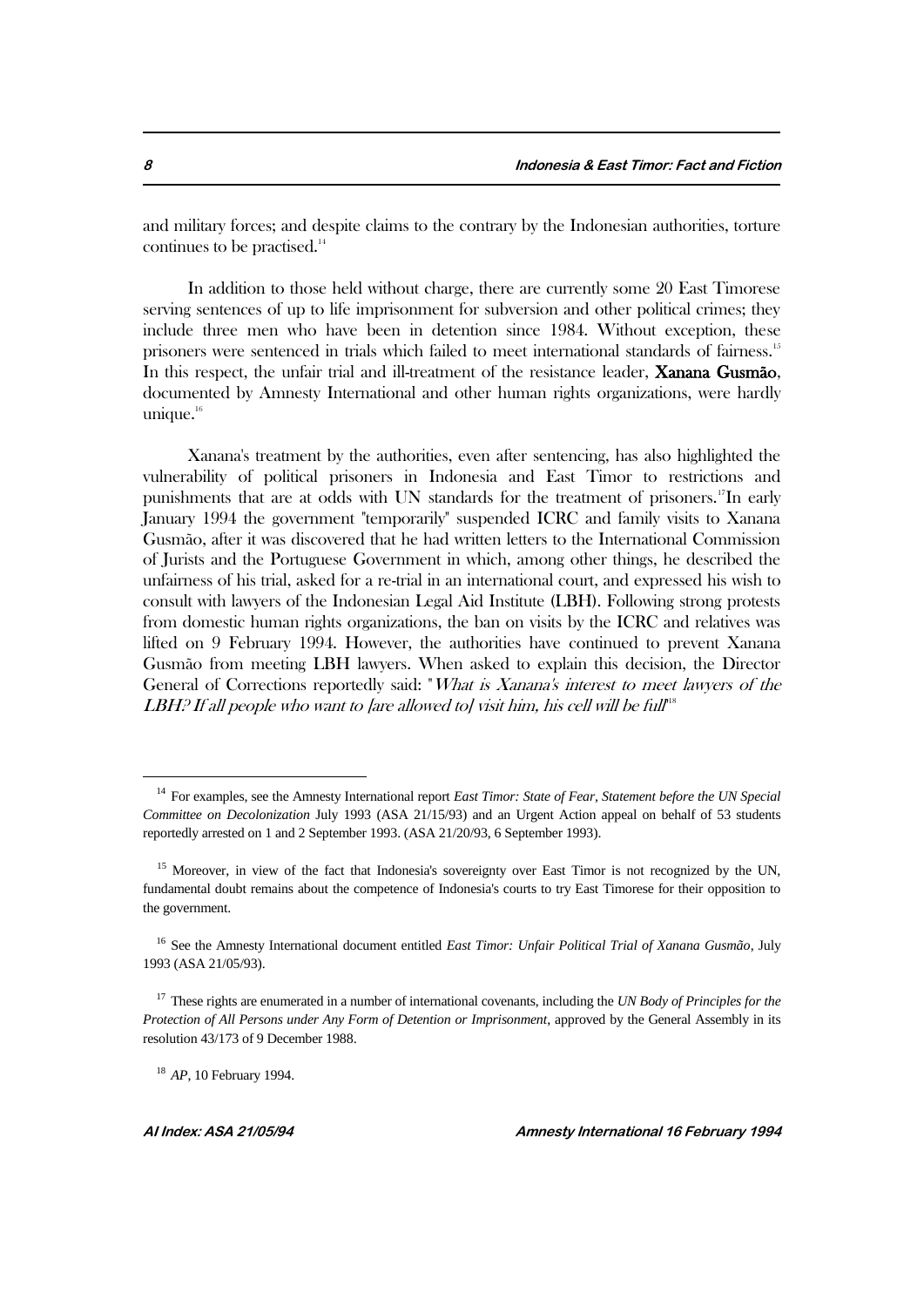Among the East Timorese recently sentenced to long prison terms in unfair trials are several who had neither used nor advocated violence. They include a number of young men tried for taking part in the procession to the Santa Cruz cemetery, and others tried for organizing a peaceful demonstration in Jakarta to protest against the massacre one week later. Comments made by the judges and prosecutors in some of these trials indicate that they were punished principally because the Santa Cruz massacre had caused the government international embarrassment. For example, in his verdict in the trial of Fernando Araujo, sentenced to nine years for subversion in 1992, the judge said that the defendant was guilty of "undermining the Indonesian government and disgracing the nation in the eyes of the international community", because he had sent information about human rights violations to the ICRC and to Amnesty International.<sup>19</sup>

Political imprisonment is not unique to East Timor. The New Order government has made a habit of jailing its political opponents in Indonesia as well. Since 1966 several thousands have been jailed following political show-trials. Tens of thousands more have been detained without charge or trial for up to 14 years, and some have "disappeared" in custody.

Today some 400 political prisoners are held in jails throughout Indonesia, many of them prisoners of conscience. In addition to East Timorese, they include university students, farmers, community leaders, human rights workers, trade unionists, advocates of independence for Aceh and Irian Jaya, Islamic activists, and former members of the Communist Party of Indonesia (PKI). They are in prison for "crimes" such as possessing banned novels, criticizing the electoral system, peacefully resisting eviction, disseminating information about human rights violations, holding peaceful flag-raising ceremonies, advocating closer ties among Muslims, criticizing the state ideology *(Pancasila)*, belonging to legal political organizations and organizing peaceful demonstrations. At least thirty political prisoners have been in jail for more than a quarter of a century, six of them on death row.<sup>20</sup>

Within the last three months alone, at least 22 human rights activists and as many as 19 trade unionists have been detained for the peaceful exercise of their internationally-recognized rights to freedom of expression, association and assembly. Most of the trade unionists were released within a few days, but Amnesty International considers all of those still in detention to be prisoners of conscience and has called for their immediate and unconditional release.

<sup>19</sup> For further detail see Amnesty International reports *Indonesia/East Timor: Fernando de Araujo - Prisoner of Conscience*, May 1992 (ASA 21/07/92), and *"In Accordance With the Law" - Statement before the UN Special Committee on Decolonization*, July 1992 (ASA 21/11/92).

<sup>20</sup> For further details about political prisoners, see the Amnesty International report *Indonesia/East Timor: A New Order? Human Rights in 1992*, February 1993 (ASA 21/03/93).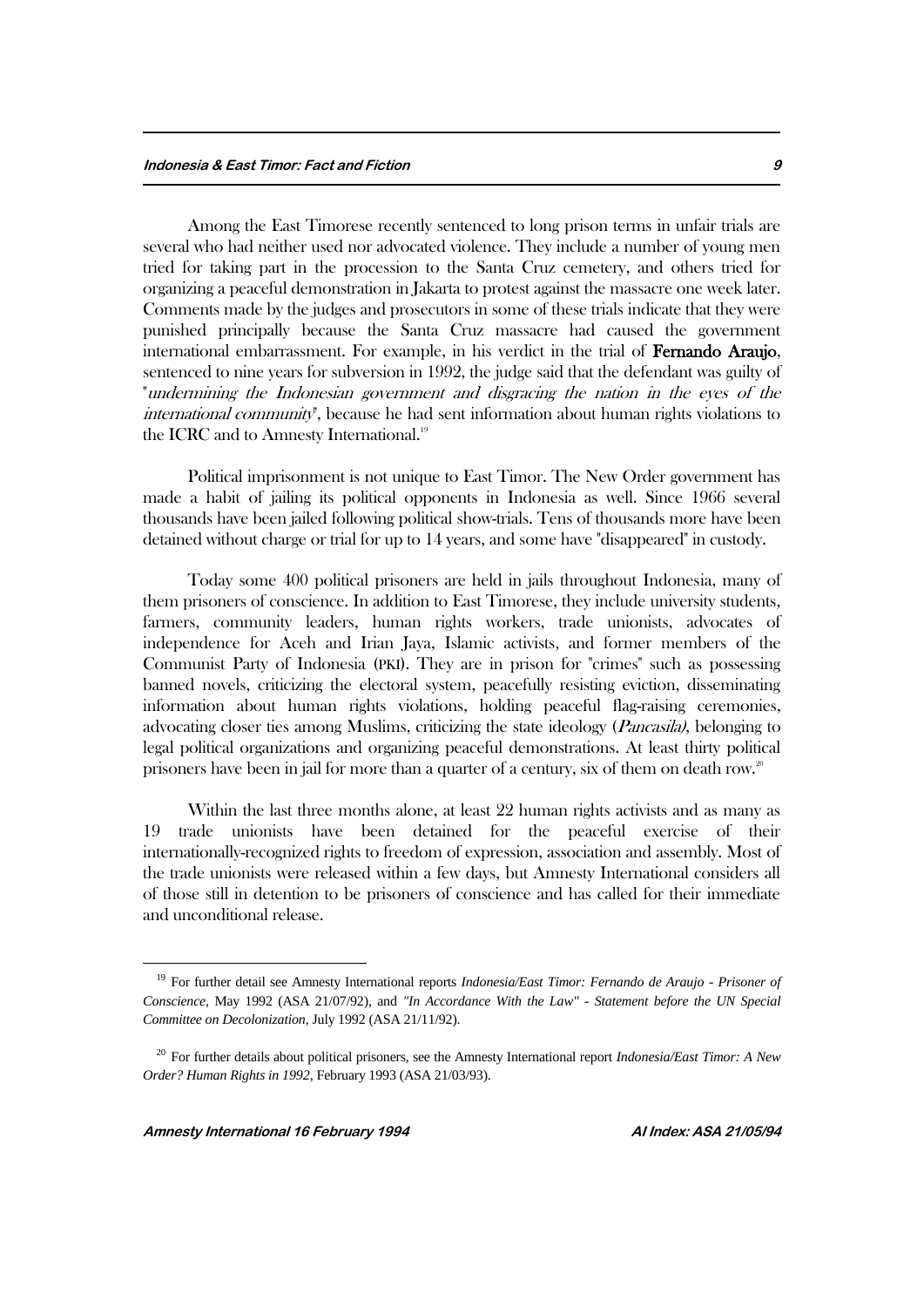One of 22 human rights activists detained in recent months, Nuku Soleiman, is currently on trial in Jakarta, on charges of insulting the President (Article 134 of the Criminal Code), a crime punishable by up to six years in prison. He was arrested in front of the national parliament in Jakarta on 25 November 1993, during a peaceful demonstration at which the President was blamed for past and continuing human rights violations. A further 21 young people were arrested in Jakarta on 14 December 1993, during a peaceful demonstration in which they called for Nuku Soleiman's release, and urged parliament to hold a special session to look into the President's responsibility for past human rights abuses. The authorities have said that the 21 are to be charged with publicly expressing feelings of hostility toward the government (Article 154), a crime punishable by up to seven years in prison.

The 19 trade unionists - all of them officials and members of Indonesia's largest independent trade union federation (Serikat Buruh Sejahtera Indonesia, SBSI) - were arrested in the days leading up to a national strike, planned for 11 February 1994. They included the SBSI's national chairman, Mochtar Pakpahan, a member of the union's national executive council, Sunarty, and the chairman of its provincial council for Central Java, **Trisjanto**. Most were reportedly released shortly after the strike date, but two remained in custody as of 14 February 1994. The releases were welcome but, at the same time, tended to confirm suspicion that the original arrests were arbitrary and had been intended mainly to intimidate people from taking part in peaceful trade union activities.<sup>21</sup>

The UNCHR has been right to call for the immediate release of East Timorese prisoners who were not involved in violent activities, and to urge the proper treatment of all East Timorese prisoners in accordance with international human rights and humanitarian law. Amnesty International would strongly urge that the Commission continue to insist that the Government of Indonesia meet these standards. But the Commission's preoccupation with East Timor, and particularly with the Santa Cruz massacre, has obscured the breadth and scope of the phenomenon of political imprisonment in Indonesia. Amnesty International would therefore urge the Commission to extend its expression of concern, and its recommendations, to encompass the problem of political imprisonment throughout Indonesia.

#### 4. Recommendations of the Special Rapporteur on Torture

<sup>21</sup> For further details, see Amnesty International report, *Indonesia: Labour Activists Detained*, 10 February 1994 (ASA 21/06/94). Four of the trade unionists detained were reportedly released from police custody in Bekasi, West Java, on 11 February, but were still required to report to the authorities twice per week for an indefinite period.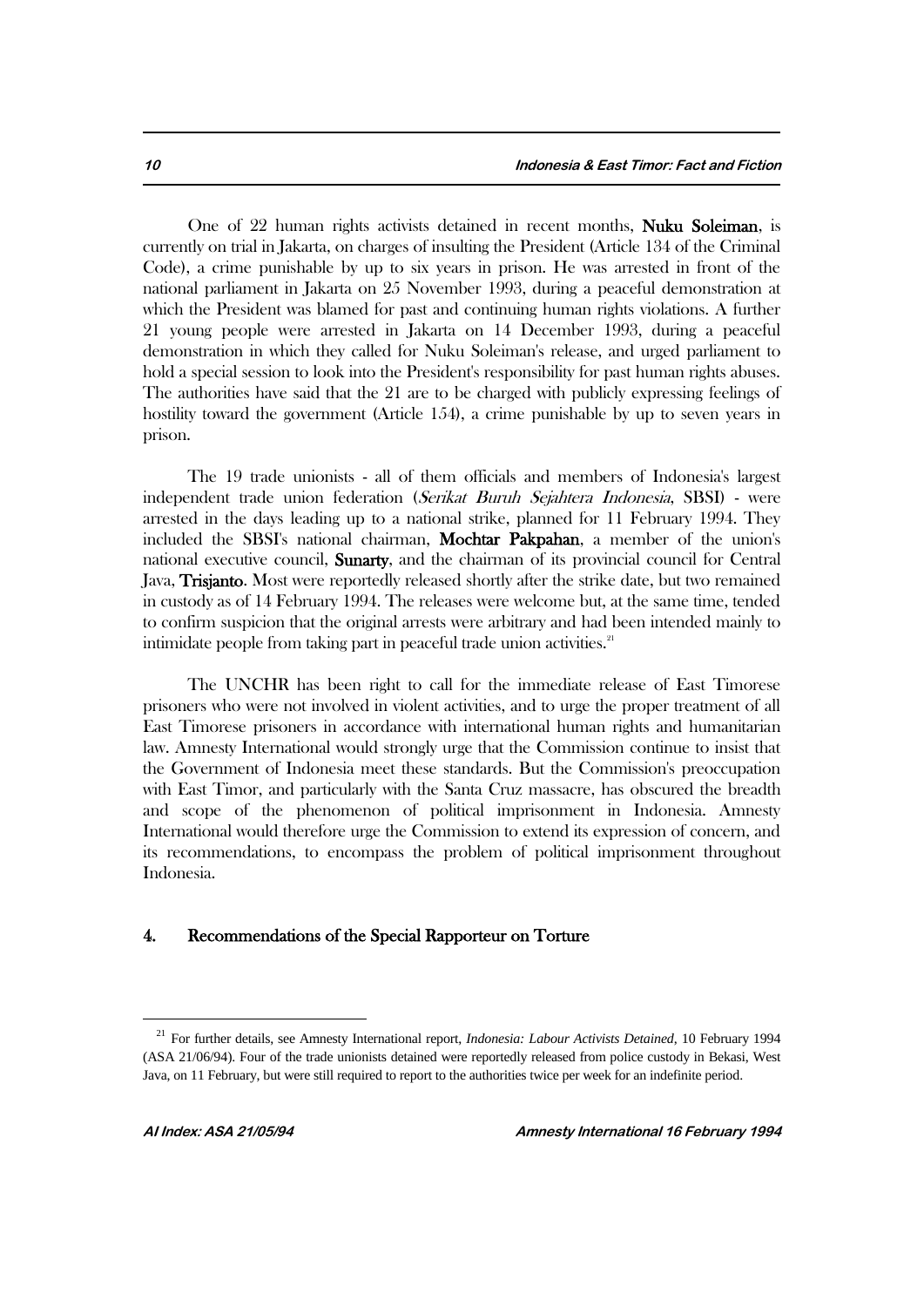The Commission on Human Rights...Encourages once again the Indonesian authorities to take the necessary steps to implement the recommendations presented by the Special Rapporteur on the question of torture in his report (E/CN.4/1992/17/Add.1) following his visit to Indonesia and East Timor and to keep the Special Rapporteur informed of the progress made towards their implementation (Resolution 1993/97, paragraph 8)

The Special Rapporteur's 1992 report concludes that torture is commonplace in Indonesia and East Timor,<sup>22</sup> and offers eleven concrete recommendations for its prevention, including the following: the government should accede to major human rights covenants like the International Covenant on Civil and Political Rights (ICCPR) and the Convention against Torture (CAT); an arrested person's right of access to a lawyer should be rigorously upheld; illegally obtained evidence should not be admissible in court; the sweeping Anti-Subversion Law should be repealed; officials found guilty of committing or condoning torture should be severely punished; jurisdiction over human rights offenses committed by members of the armed forces should be given to the civilian courts; and a national commission on human rights, with independent investigative powers, should be established.

As of January 1994, a full two years after the report was published, the Indonesian Government had begun to implement only one of these recommendations, with the establishment of a National Human Rights Commission. The government's decision to invite the Special Rapporteur to visit Indonesia and East Timor in 1992 was a positive initiative, but its failure to act upon his recommendations inevitably raises questions about the sincerity of the government's stated commitment to upholding international human rights standards. More important, the failure to act has meant that the root causes of torture and ill-treatment, as identified by the Special Rapporteur, have yet to be addressed.<sup>23</sup> As a consequence, the problem of torture remains. In a letter to a friend, dated 14 January 1994, Bishop Carlos Felipe Ximenes Belo of Dili, wrote:

With this letter I would like to let you know that torture continues in East Timor. On January 4, 1994 in Dili, the military were waiting for a young man named Salvador Sarmento, who is a student at the Pastoral Institute. When he left the classroom they took him, stuck him in a military vehicle and took him to a

<sup>22</sup> Paragraph 73 of the report states: "*In view of the information received by him, the Special Rapporteur cannot avoid the conclusion that torture occurs in Indonesia, in particular in cases which are considered to endanger the security of the State. In areas which are deemed to be unstable [Aceh, Irian Jaya, East Timor]...torture is said to be practised rather routinely; it is also allegedly used elsewhere, in particular on persons who are suspected of belonging to groups which threaten the State philosophy...*"

<sup>&</sup>lt;sup>23</sup> The most recent report of the Special Rapporteur on Torture (UN Doc. E/CN.4/1994/31), published in January 1994, indicates that torture and ill-treatment are still endemic in Indonesia and East Timor.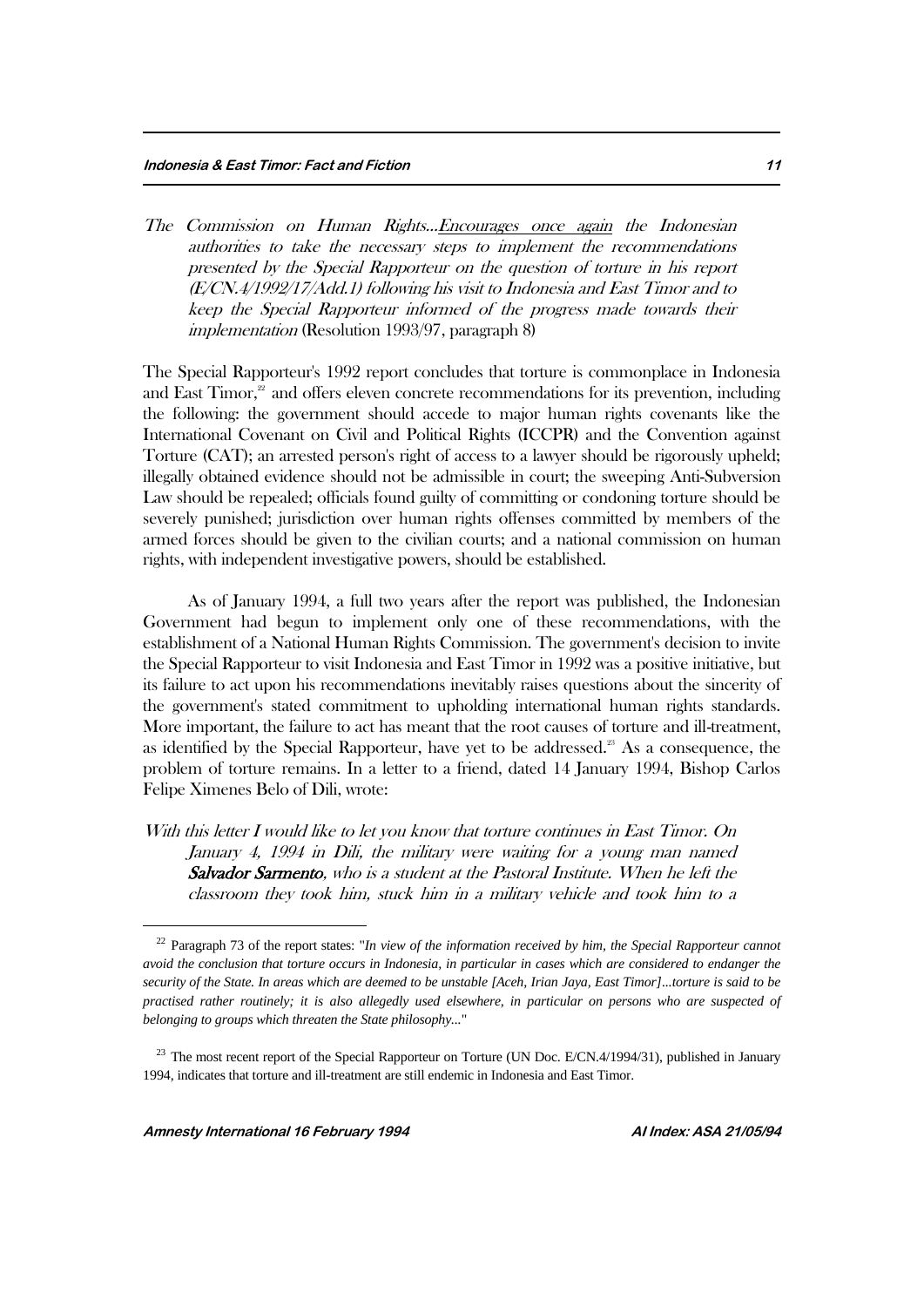place where he was kicked, beaten, tortured until he was almost dead. Then they forced his parents, who are illiterate, to declare that they had seen their son participate in subversive meetings. With these kind of injustices, they want to force a declaration that Father Sancho Amaral is a priest who is against Indonesia.

Indonesia's National Human Rights Commission was established by Presidential Decree in June 1993 and its full complement of members was decided only in December 1993. It is therefore too early to judge whether it will meet the minimum standards for such bodies spelled out by the UNCHR in March  $1992.^{24}$  However, available information about its mandate, terms of reference and composition gives rise to concern that it may fall short of those standards.

The mandate of the Commission is limited. Its main functions are to provide advice to the government about human rights issues, to engage in human rights education, and to monitor the human rights situation in the country. While it may look into specific cases of human rights violations, the government has no obligation to accept its recommendations or advice. To date, the Commission appears to have interpreted even this limited mandate rather narrowly. In one of their first official acts, five members of the Commission visited eleven of the 21 young people who had been arrested during a peaceful protest on 14 December 1993. In comments to the press, members of the Commission noted that the youths had been well-treated by police, but they conspicuously failed to comment upon the fact of their arrest and detention.<sup>25</sup> Apparently, the Commission did not consider imprisonment for the peaceful expression of political opinions to fall within their mandate. Moreover, as noted earlier, statements by the Chairman and other members of the Commission indicate that it will not be looking into past violations of human rights.

The composition of the Commission has given rise to concern about its independence. The presidentially-appointed Chairman, Ali Said, is a retired military officer who has served as a military court judge, Minister of Justice, and Chief Justice of the Supreme Court. In the aftermath of the 1965 coup he was Chief Justice on the Special Military Court (Mahmilub) which convicted former Foreign Minister and Deputy Prime

<sup>&</sup>lt;sup>24</sup> These principles are enumerated in the Annex to UNCHR Resolution 1992/54 on National institutions for the promotion and protection of human rights (adopted by consensus, 3 March 1992). The annex is included as an appendix to an Amnesty International report, *Proposed Standards for National Human Rights Commissions*, January 1993 (IOR 40/01/93).

<sup>&</sup>lt;sup>25</sup> The Commission members visited two women detained at the Jakarta Police Headquarters, and nine men detained at the Central Jakarta Police Precinct. After the visit, one member told the press that the detainees "*...were in fine condition. We didn't see any sign that they had been subject to any physical pressures*." Cited in *Indonesia News*, Volume 22, Issue 01 (31 January 1993).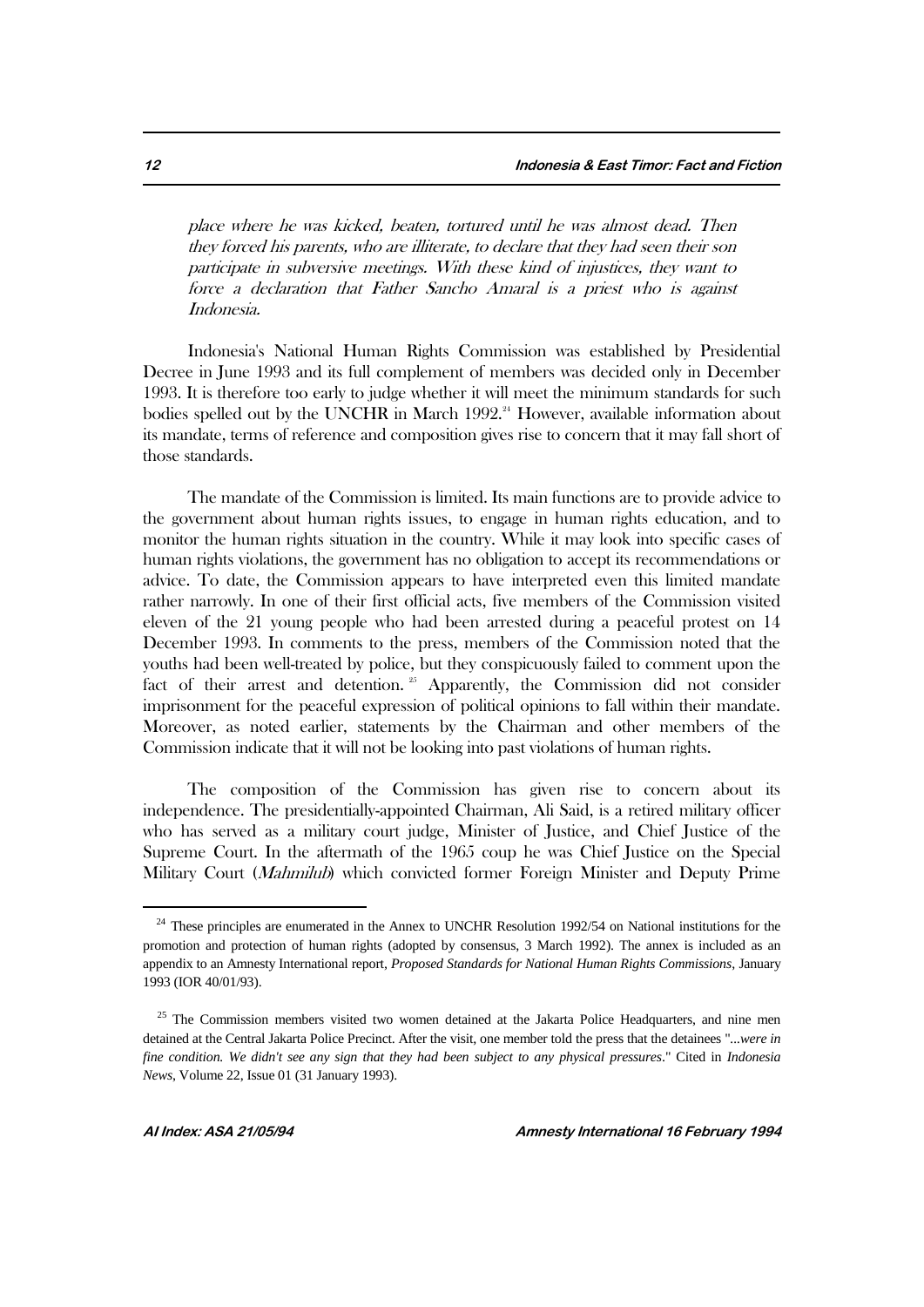Minister, Dr Subandrio, of subversion and sentenced him to death.<sup>26</sup> The trials conducted in these Special Military Courts failed utterly to meet international standards of fairness; at least 30 of those convicted by these and other courts, including Dr Subandrio, remain in jail, six of them on death row.

The Secretary General of the 25-member Commission is the current Director General of Corrections in the Ministry of Justice, a fact which raises serious problems of conflicting loyalties. The potential for conflict surfaced just weeks after the Commission was formed, when the government announced that it had suspended visits to Xanana Gusmão by the ICRC and relatives. Despite the fact that the ban infringed UN principles for the protection of persons in detention, the Director General defended the decision saying  $H$  have to discipline him for disgracing the people and the nation of Indonesia.<sup>"27</sup> On the positive side, some members of the Commission are respected lawyers and legal scholars with no direct connection to the government or the military. It is nevertheless striking that the Commission does not include any of the country's best known human rights activists. According to available reports, prominent human rights activists declined to serve on the Commission because they were not confident that it would be able to function freely and independently.

Additional concern about the Commission's independence arises from its legal status. Because it was established by Presidential Decree, Indonesian legal experts have expressed concern that its survival remains subject to Presidential approval. In their view, both the perception and the reality of independence would be better guaranteed if the Commission were incorporated through an act of the legislature. A related concern is that the Commission is entirely funded by the government's State Secretariat, thus raising questions about its likely impartiality in investigating alleged government wrong-doing.

In view of the above, Amnesty International believes that the UNCHR should once again call upon the Indonesian authorities to implement the recommendations of the UN Special Rapporteur on torture, and urge them to take immediate steps to ensure that the recently created National Commission on Human Rights meets the standards of impartiality and independence enumerated in the UN's own *Principles relating to the status of national* institutions for the promotion and protection of human rights.

## 5. Access to Human Rights Monitors

<sup>&</sup>lt;sup>26</sup> His sentence was formally commuted to life imprisonment in December 1980.

<sup>27</sup> Cited in *Jakarta Post*, 13 January 1994.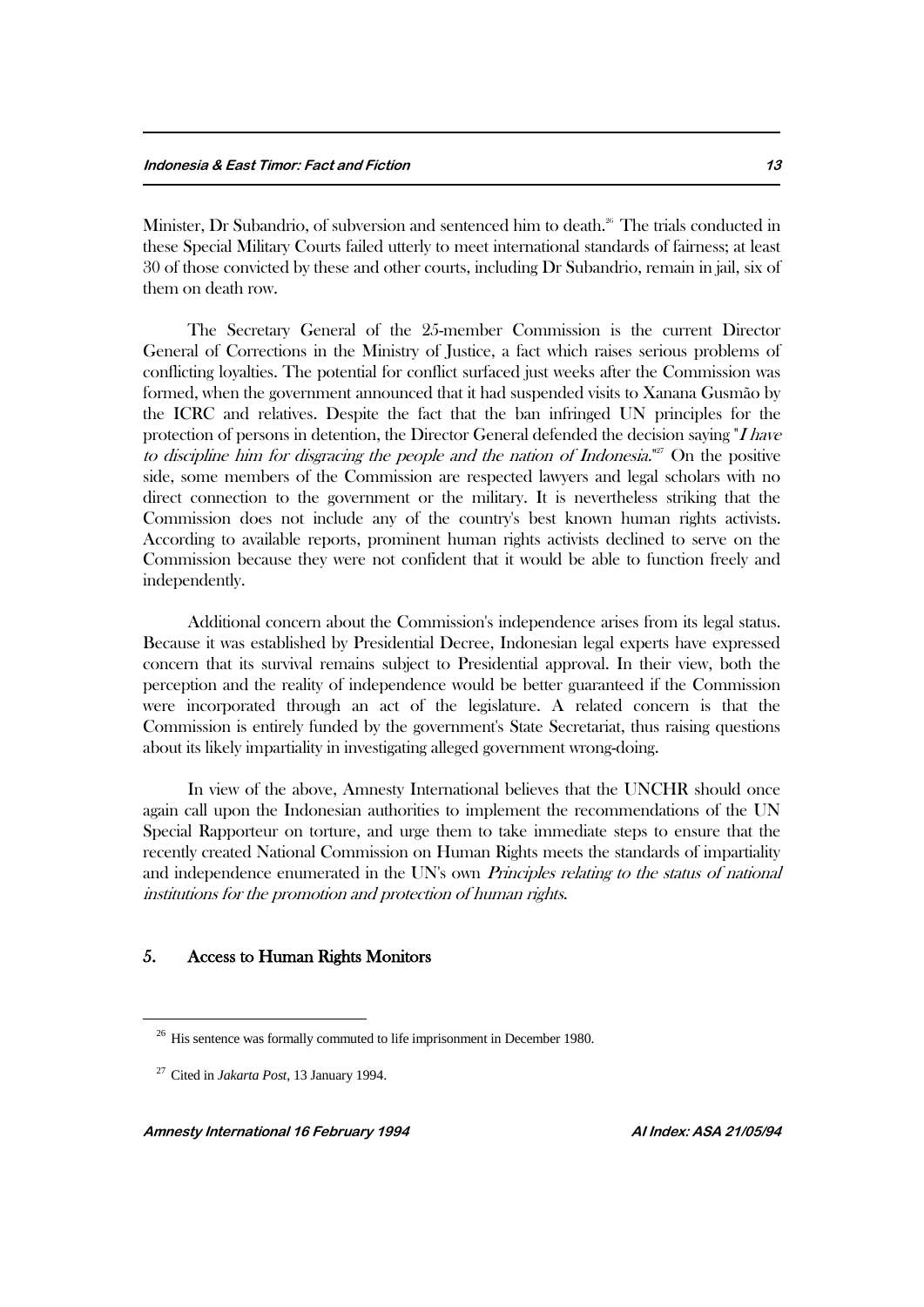# The Commission on Human Rights...Welcomes the greater access recently granted by the Indonesian authorities to human rights and humanitarian organizations, and calls upon the Indonesian authorities to expand this access further. (Resolution 1993/97, paragraph 7)

In the two years since the Santa Cruz massacre the Indonesian Government has frequently stated its commitment to improving access to East Timor by human rights and humanitarian organizations. That commitment was reiterated following a meeting between Indonesian and Portuguese government representatives at the UN headquarters in New York in December 1993, and in a meeting between President Suharto and seven members of the US Congress on 8 January 1994.<sup>28</sup> It must be said that there has been progress on this front; East Timor is now more open to outsiders than it has ever been since the invasion of 1975. Nevertheless, in the past year, military authorities have continued to impose unacceptable conditions on the work of the ICRC, to closely monitor visits by foreign delegations and journalists, and to restrict access by international human rights organizations such as Amnesty International. Just as important, the government - and in particular the military - has continued to restrict the activities of domestic human rights activists and journalists, not only in East Timor but throughout Indonesia.

The government record with regard to the ICRC has been mixed in recent years. On the positive side, it has gradually improved the organization's access to political detainees both in East Timor and Indonesia. Whereas in 1989 ICRC representatives were only permitted to visit prisoners still detained in connection with the 1965 coup, by the end of 1993 they had been granted access to most categories of political prisoner, including those from East Timor, Aceh, Irian Jaya, and to Muslim prisoners in Java and Sumatra. However, in the past two years the government, or more precisely the military, has continued to deny access - or to grant it only after some delay - where matters of "national security" are deemed to be at stake. The ICRC was able to conduct confidential prison visits in East Timor only sporadically between March and December 1992. In June 1993 it suspended visits to political prisoners in the territory for the third time in six months because of unacceptable restrictions imposed by the military. These had occurred despite assurances from civilian authorities that ICRC representatives would have unrestricted access to prisoners.<sup>29</sup> Since

<sup>&</sup>lt;sup>28</sup> On the December 1993 commitment, see *Secretary-General reiterates intention to assist in solution to East Timor question and to monitor human rights situation there*, United Nations Information Service, 17 September 1993 (SG/SM/5095). Following the meeting with President Suharto in January 1994, one of the Congressman, Richard Gephardt, said the President had assured him that "*there would be no problem with groups or individuals wanting to visit East Timor and see for themselves the real situation there.*" Cited in *Jakarta Post* 11.1.94.

<sup>&</sup>lt;sup>29</sup> Asked whether Indonesia had honoured its promise to permit unrestricted access to prisoners in East Timor, the ICRC President, Mr Cornelio Sommaruga, was reported to have said: "*...we have had difficulties. The process of visiting all people detained because of a particular situation of East Timor has resumed. We have resumed our*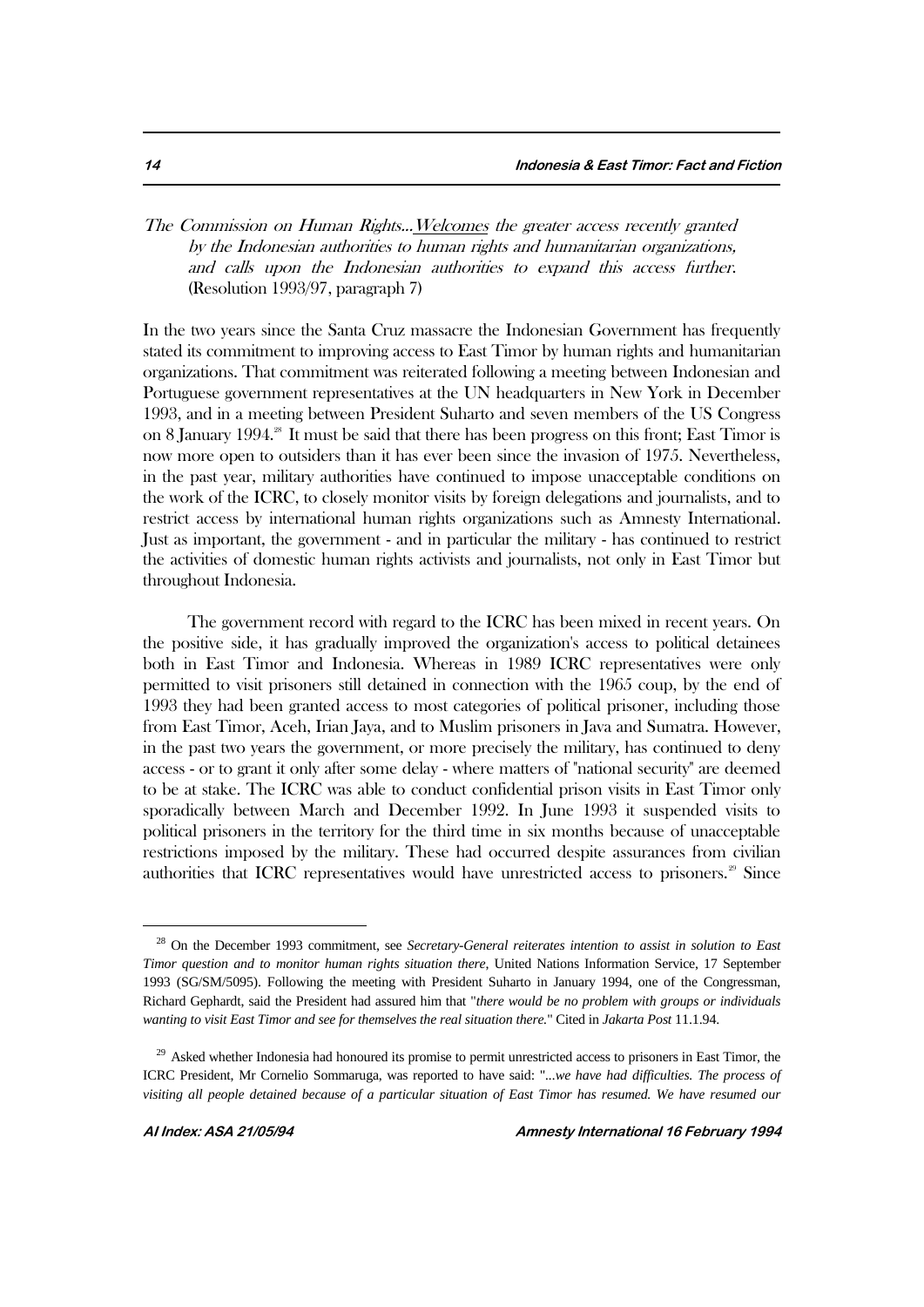then the organization has apparently been able to work without undue interference in East Timor, but the potential for problems remains as long as military authorities have ultimate authority over political and security issues in East Timor.

A number of government and parliamentary delegations have been granted permission to visit East Timor in the past two years. This is a positive sign. However, as in previous years, such visits continue to be tightly controlled by military authorities, making it difficult for visitors to obtain a clear picture of the human rights situation. Just as important, ordinary East Timorese who speak to foreign delegates are likely to be detained for questioning. Visitors who speak critically about their impressions of East Timor - like the Swedish Parliamentarians who visited in September 1993 - are condemned in official statements by government officials, while the words of those who echo the official position are paraded at international meetings and in the press.

Amnesty International was officially barred from visiting Indonesia for more than 15 years following the 1977 publication of a report on political imprisonment in the country. Relations have improved somewhat in recent years, but the government has continued to characterize Amnesty International as a subversive organization, and to regard its campaigns against human rights violations in Indonesia and East Timor as unwarranted interference in the country's internal affairs. In January 1993 the government permitted an Amnesty International delegate to attend the UN human rights workshop in Jakarta, but imposed restrictions which prevented any serious human rights investigation or dialogue. The delegate was allowed to stay in the country for only five days. Requests for a visa extension were denied, as were requests to hold substantive talks with government officials. The government also refused the delegate permission to travel to East Timor to observe the trial of Xanana Gusmão. More worrying still, Amnesty International's visit was subsequently exploited by the government for political purposes. When improved access by international human rights organizations was under discussion at the 1993 UNCHR, the government falsely claimed that Amnesty International had already been allowed to visit without restriction.

In a more positive development, an Amnesty International representative was able to visit Indonesia for two weeks in July 1993 to conduct research into human rights developments in selected areas of the country. The government was informed of this visit in writing, and a formal request was extended to meet government representatives in order to discuss issues of mutual concern. Unfortunately, the government officials contacted by the Amnesty International representative after arrival in Jakarta were not available.

The preoccupation with access to East Timor by international organizations and delegations has obscured an even more basic problem: continued restrictions on the work

1

*activities but we have not been able to do it regularly and completely as we did want*." Cited in *The West Australian*, 15 September 1993.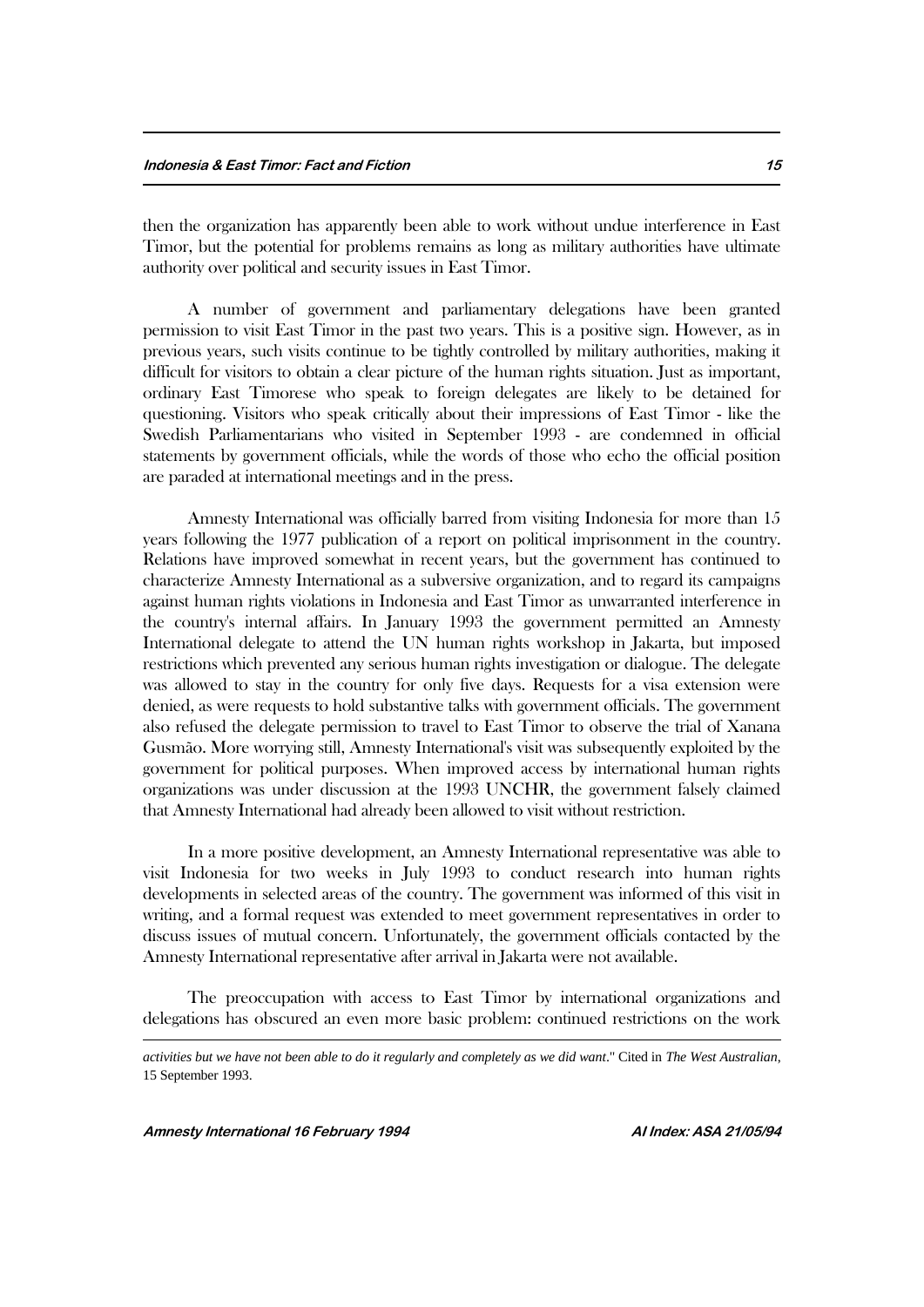and freedom of domestic human rights monitors and activists. As noted above, notwithstanding President Suharto's recent call for greater political openness, at least 22 people have been arrested in Jakarta since late November 1993 in connection with their non-violent human rights related activities, and one of them is currently being tried on political charges.

In view of the above, Amnesty International urges the UNCHR to encourage the Government of Indonesia to further improve access to East Timor by human rights organizations, including Amnesty International, and to put an end to the legal and other obstacles that continue to impede the work of international and domestic human rights and humanitarian bodies, both in East Timor and Indonesia.

#### 6. Visits by UN Mechanisms and Representatives

- The Commission on Human Rights...Urges the Government of Indonesia to invite the Special Rapporteur on the question of torture, the Special Rapporteur on extrajudicial, summary or arbitrary executions, the Working Group on Arbitrary Detention and the Working Group on Enforced or Involuntary Disappearances to visit East Timor and to facilitate the discharge of their mandates. (Resolution 1993/97, paragraph 9)
- The Commission on Human Rights...Welcomes the agreement given by the Government of Indonesia to the proposal of the Secretary-General for a new visit to Indonesia and East Timor by his Personal Envoy in the coming months, and invites the Secretary-General to consider transmitting the full reports of Mr Wako's previous and next visit to the Commission on Human Rights. (Resolution 1993/97, paragraph 10)

In early 1994, the Indonesian Government invited the Special Rapporteur on extrajudicial, summary or arbitrary executions to visit East Timor later in the year. This was a welcome initiative, but it fell far short of the recommendation made in paragraph 9 of the Commission's 1993 resolution. There was no indication, for example, that any of the other three human rights theme mechanisms had been invited to visit. Nor was it clear whether the Special Rapporteur himself would be able to visit different parts of Indonesia as well as East Timor. In view of the fact that, in recent years, extrajudicial executions and other serious violations have been committed throughout the country - and particularly in Aceh, North Sumatra, West Java, East Java, Madura, Irian Jaya and Jakarta - Amnesty International believes that it is of the utmost importance that the Special Rapporteur, and any other UN theme mechanism that may eventually be invited by the government, visit these areas as well as East Timor.

**AI Index: ASA 21/05/94 Amnesty International 16 February 1994**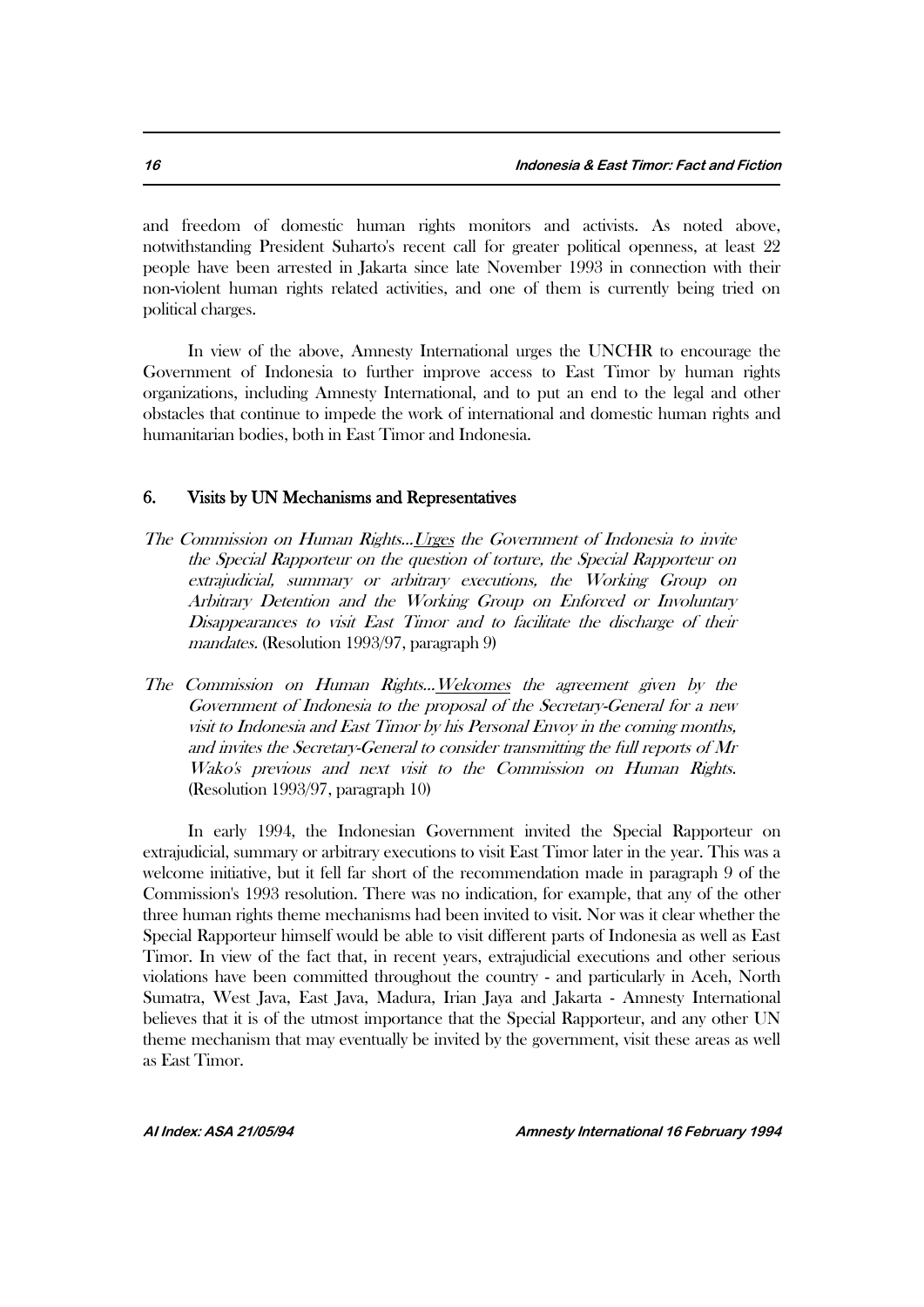In the year since the Commission's recommendation was made, these UN monitoring mechanisms have continued to receive reports of human rights violations both in Indonesia and in East Timor. While the government has answered inquiries by these bodies, its responses have not always been satisfactory. In some cases the government has simply issued a blanket denial of reported violations. Responding to a letter from the UN Working Group on Enforced or Involuntary Disappearances, concerning Aceh, the government claimed that "the allegation of disappearances in Aceh as reported to the Working Group is clearly a fabrication, as there is no such thing as a 'general pattern of disappearances' in Aceh."<sup>80</sup> Following a long-established pattern, the government has also sought to question the integrity and impartiality of those who have submitted the reports to the UN, rather than address the substance of the allegations. In the communication cited above, the government said that it was:

...displeased that partisan observers have submitted reports to the United Nations on allegations of human rights violations in Indonesia which are one-sided, unsubstantiated and not supported by the facts. Moreover, the allegations are exaggerated and based only on second-hand sources whose reliability is questionable. 31

The government has taken a more positive attitude toward the work of other United Nations officials and bodies. The UN Secretary-General's Personal Envoy, Mr Amos Wako, visited East Timor in February 1992 and April 1993. United Nations representatives were permitted to attend at least one session of the trial of Xanana Gusmão and, in January 1994, the government accepted a visit to Jakarta and Dili by a delegation from the UN Secretary-General's office. These moves suggest that the Indonesian Government has taken expressions of UN concern about East Timor to heart, and they should therefore be welcomed.

Yet, for a number of reasons, visits by the personal envoys or staff of the Secretary General do not serve as a satisfactory replacement for the visits by the UN's human rights monitoring mechanisms recommended by the Commission. Because their mandates do not generally encompass human rights fact-finding, and their findings are generally not made public, they do not provide the Commission or the international community with a basis for assessing the human rights situation in the territory. The decision not to release the findings from such visits also means that information about the conditions under which they are conducted cannot be made public. As a result, there is no reliable way to verify allegations

<sup>&</sup>lt;sup>30</sup>Report of the Working Group on Enforced or Involuntary Disappearances, 22 December 1993 (UN Doc. E/CN.4/1994/26, para 270).

<sup>&</sup>lt;sup>31</sup> Report of the Working Group on Enforced or Involuntary Disappearances, 22 December 1993 (UN Doc. E/CN.4/1994/26, para 268).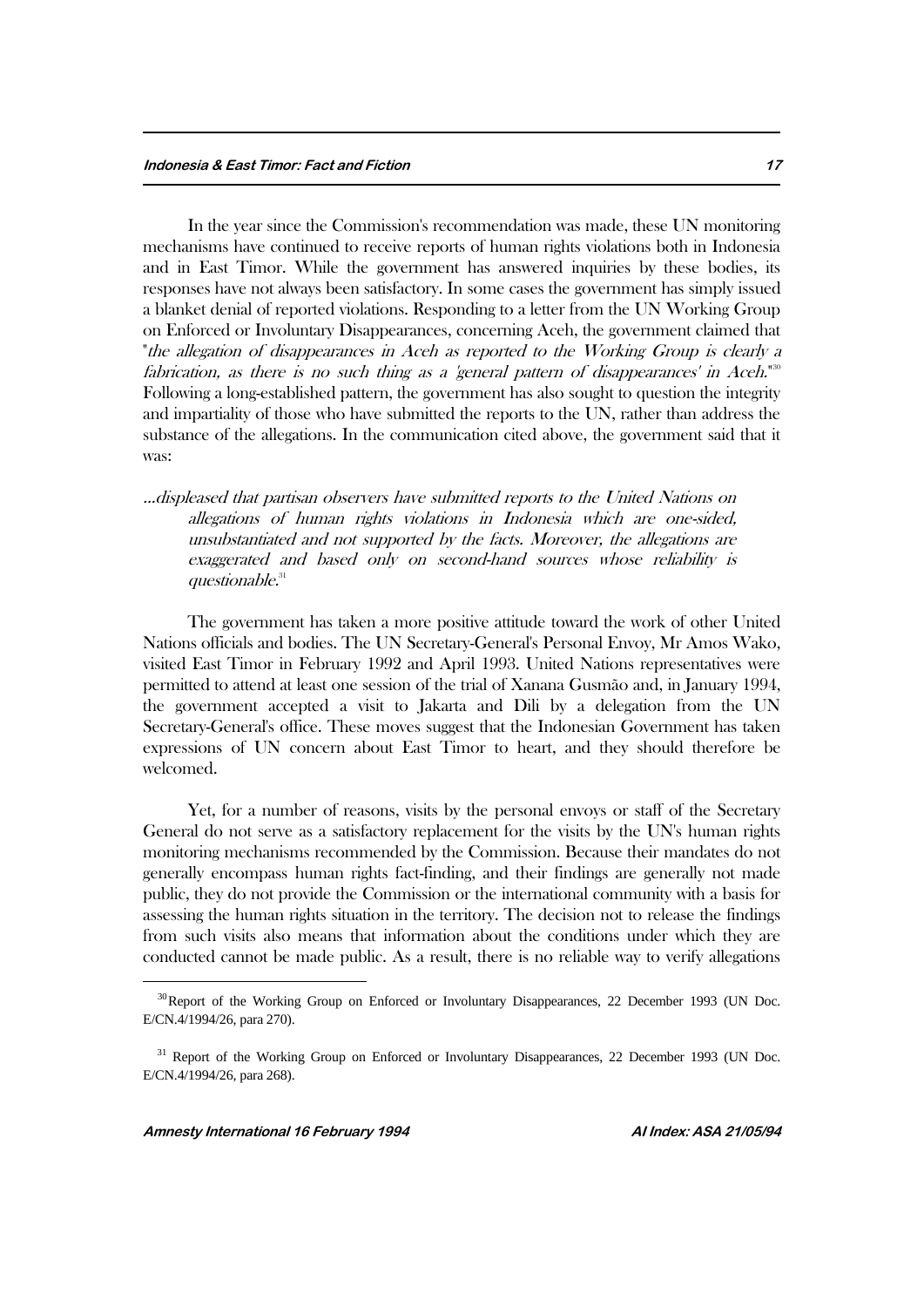made by East Timorese political prisoners that they and their relatives were threatened, detained, and otherwise interfered with, both before and after being visited by Mr Amos Wako in February 1992, and April 1993.<sup>32</sup> Nor is there any public account, from the UN side, of reported attempts by the Indonesian military to prevent one of its delegates, as well as a number of diplomats and journalists, from reaching East Timor in time for a session of Xanana Gusmão's trial in May 1993.<sup>33</sup> A more general problem is that such visits do not provide concrete recommendations, based on specific expertise, through which the human rights situation might be improved.

For these reasons, Amnesty International believes that the UNCHR should urge the Government of Indonesia to invite all four of the UN theme mechanisms to visit both Indonesia and East Timor in the near future, and to facilitate the discharge of their mandates. It also recommends that the Commission continue to seek a full report, at its next session, by the UN Secretary General, regarding the results of the two visits to East Timor by his Personal Envoy, Mr Amos Wako.

#### Conclusions and Recommendations

Indonesia became a member of the UN Commission on Human Rights in 1991. As such, it bears a special responsibility to implement the recommendations enumerated in that body's statements and resolutions. Yet, with some minor exceptions, it has not done so. Indeed, it has indicated that it does not feel bound to abide by the provisions of that resolution.<sup>34</sup> If the Government of Indonesia trusts the role of UN bodies - and particularly the UNCHR of which it is a member - to discharge its mandate in promoting and protecting human rights, then it should comply and cooperate fully with the suggestions and recommendations of that body. To do so selectively raises questions about the sincerity of the government's commitment to these principles and institutions. The government has also failed to become a party to the most important international human rights conventions, such as the International Covenant on Civil and Political Rights or the Convention against Torture and Other Cruel, Inhuman or Degrading Treatment or Punishment.

<sup>&</sup>lt;sup>32</sup> A declassified US Department of State document, dated 21 February 1992, reportedly said that more than 100 young East Timorese had been rounded up shortly before Amos Wako's visit, sent for political guidance courses outside of Dili, and then released after he had departed. *Reuter*, 6.9.93.

<sup>33</sup> *AFP*, 12 May 1993.

<sup>&</sup>lt;sup>34</sup> See the Report of the UN Special Rapporteur on extrajudicial, summary or arbitrary executions (UN Doc. E/CN.4/1994/7, para 356).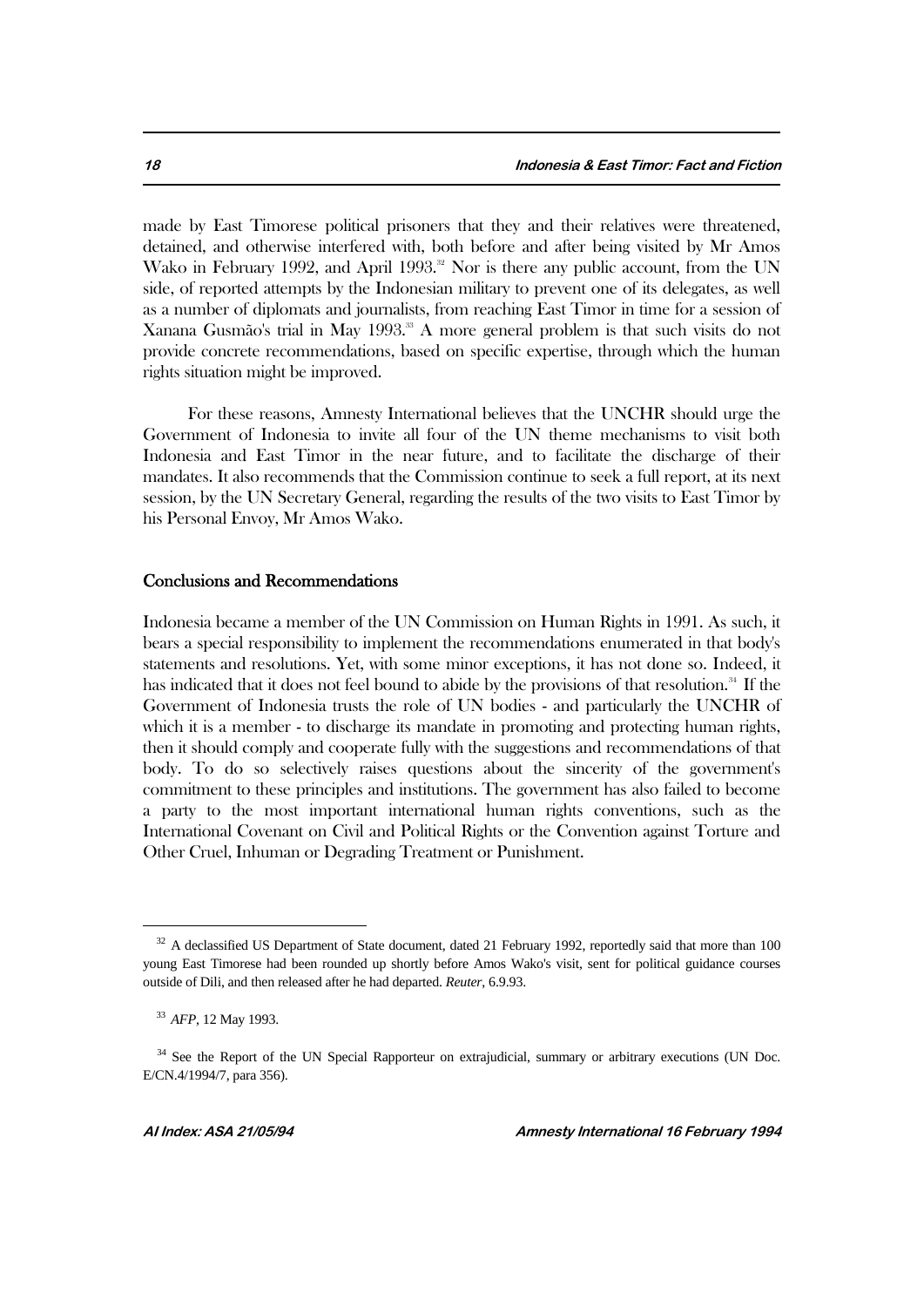The principal responsibility for improving the human rights situation in Indonesia and East Timor rests with the Indonesian Government. But member states of the UN also have a role to play. By encouraging Indonesia to allow international monitoring of the human rights situation, and by insisting that the government abide by international human rights standards, the international community has recently begun to have an impact, albeit limited, on Indonesian Government policy and practice. That success, however modest, is one of the strongest arguments for the reiteration of international concern though the UNCHR and other bodies. It also points to the need for broadening the focus of UN concern beyond East Timor to Indonesia. With these considerations in mind, Amnesty International offers the following recommendations to UN member states and, in particular, to members of the UN Commission on Human Rights.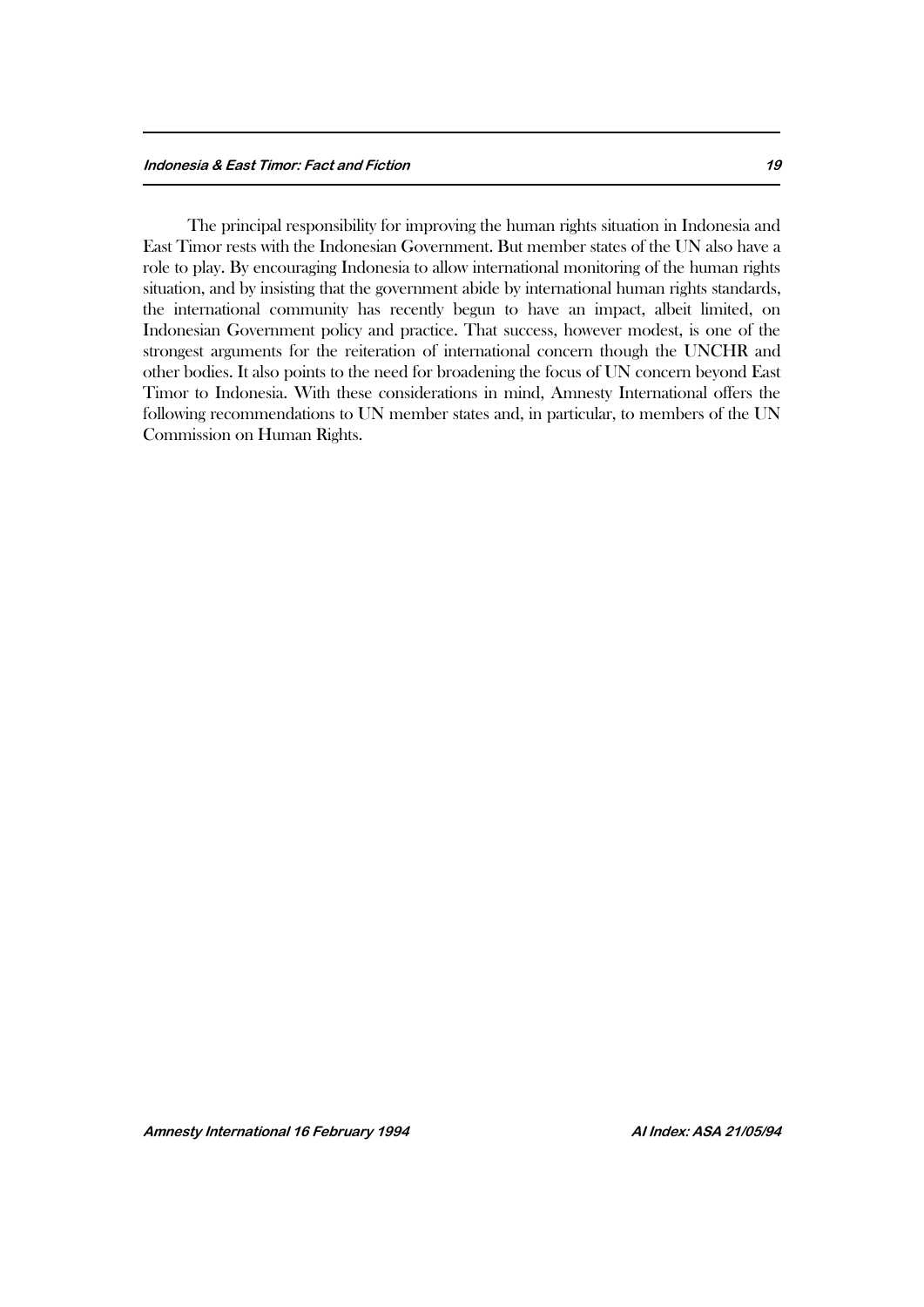# Recommendations to Members of the UN Commission on Human Rights

1. Urge the Indonesian authorities to account fully for the dead and "disappeared" from the Santa Cruz massacre and its aftermath; and to establish durable mechanisms to ensure that the victims of other serious human rights violations, in East Timor and Indonesia, have an effective avenue through which to seek redress and compensation.

2. Reiterate concern at the government's failure to bring to justice all those ultimately responsible for the Santa Cruz massacre, and at the disparity in sentencing between members of the security forces and their civilian victims; and call upon the Indonesian authorities to ensure that all those believed to be responsible for human rights violations, whether in Indonesia or East Timor, are tried by a civilian court and punished in accordance with the severity of their crime.

3. Reiterate concern about the unfair trial and imprisonment of the government's political opponents in East Timor, and call for the immediate and unconditional release of all prisoners of conscience throughout Indonesia and East Timor.

4. Call upon the Indonesian authorities to implement the recommendations of the UN Special Rapporteur on torture; and urge them to take immediate steps to ensure that the recently created National Commission on Human Rights meets the standards of impartiality and independence enumerated in the UN's *Principles* relating to the status of national institutions for the promotion and protection of human rights.

5. Encourage the Government of Indonesia to further improve access to East Timor by human rights organizations, including Amnesty International, and to put an end to the legal and other obstacles that continue to impede the work of international and domestic human rights and humanitarian bodies, both in East Timor and Indonesia.

6. Welcome the Government's decision to invite the Special Rapporteur on extrajudicial, summary or arbitrary executions to visit East Timor in 1994, and suggest that it also extend invitations to the UN Special Rapporteur on torture, the Working Group on Arbitrary Detention, and the Working Group on Enforced or Involuntary Disappearances; also urge the government to invite all four UN monitoring mechanisms not only to East Timor but also to Indonesia, and to facilitate the discharge of their mandates.

7. Seek a full report to the UN Commission on Human Rights at its next session, by the UN Secretary-General, regarding the results of the two visits to East Timor by his Personal Envoy, Mr Amos Wako.

8. Encourage the Government of Indonesia to become a party to key international human rights instruments, such as the Convention against Torture and Other Cruel, Inhuman or Degrading Treatment or Punishment (CAT), the International Covenant on Civil and Political Rights (ICCPR), and its (first) Optional Protocol.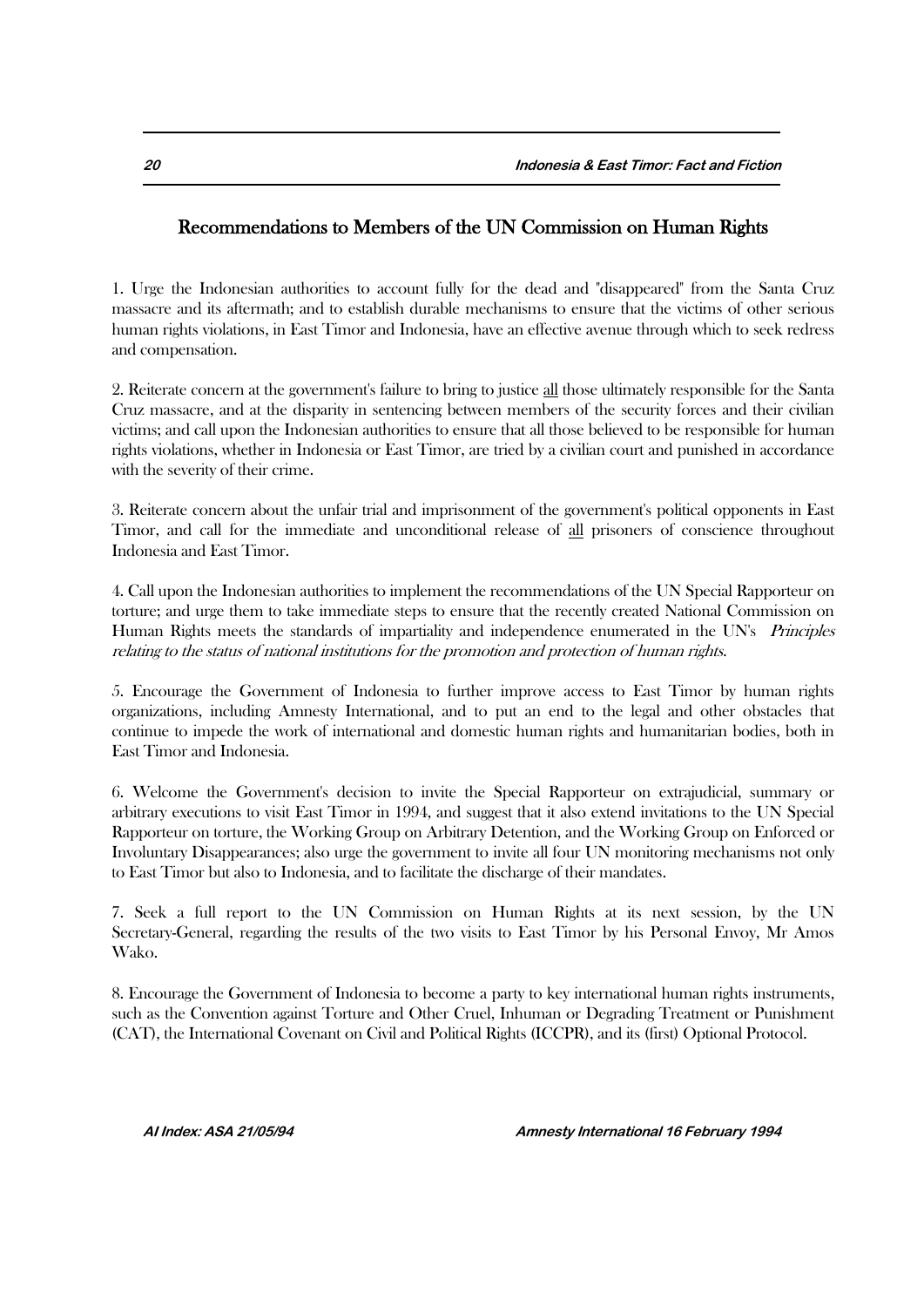# Appendix I: Consensus Statement of the UN Commission on Human Rights, Made by the Chairman, Concerning East Timor, Geneva, 4 March 1992

I have been asked to make the following statement announcing what has been agreed by consensus by the Commission on the situation of human rights in East Timor:

1. The Commission on Human Rights notes with serious concern the human rights situation in East Timor, and strongly deplores the violent incident in Dili, on 12 November 1991, which resulted in the loss of lives and injuries of a large number of civilians and in many unaccounted for.

2. The Commission welcomes the early action of the Indonesian Government in setting up a national commission of inquiry and the prompt response which its advance report elicited from the highest Indonesian authorities; expresses its hope that, as announced by the Indonesian Government, further investigation into the action of the security personnel on November 12, 1991, and into the fate of those unaccounted for, will clarify the remaining discrepancies, namely on the number of people killed and those missing.

3. The commission is encouraged by the recent announcement by the Indonesian authorities of disciplinary measures and military court proceedings regarding some members of its Armed Forces and urges the Indonesian Government to bring to trial and punish all those found responsible. Furthermore, the Commission calls upon the Indonesian authorities to ensure that all civilians arrested on the occasion are treated humanely, that those brought to trial are assured of proper legal representation and fair trial and that those not involved in violent activities are released without delay.

4. The Commission welcomes the appointment of Mr Amos Wako, as Personal Envoy of the Secretary General of the United Nations, to obtain clarification on the tragic events of November 12, 1991 and the willingness of the Indonesian authorities to cooperate fully with him. The Commission encourages the Secretary General to continue his good offices for achieving a just, comprehensive and internationally acceptable settlement of the question of East Timor.

5. The Commission urges the Government of Indonesian to improve the human rights situation in East Timor: commends the report entitled "Visit by the Special Rapporteur to Indonesia and East Timor" of its Special Rapporteur on Torture following his visit at the invitation of the Indonesian Government; urges the Indonesian authorities to take the necessary steps to implement its recommendations and looks forward to a report thereon; calls on the Indonesian government to facilitate access to East Timor for additional humanitarian organizations and for human rights organizations; and requests the Secretary General to continue to follow closely the human rights situation in East Timor and to keep the Commission informed at its 49th session.

6. This statement will be included verbatim in the report of the 48th session of the Commission.

**Amnesty International 16 February 1994 AI Index: ASA 21/05/94**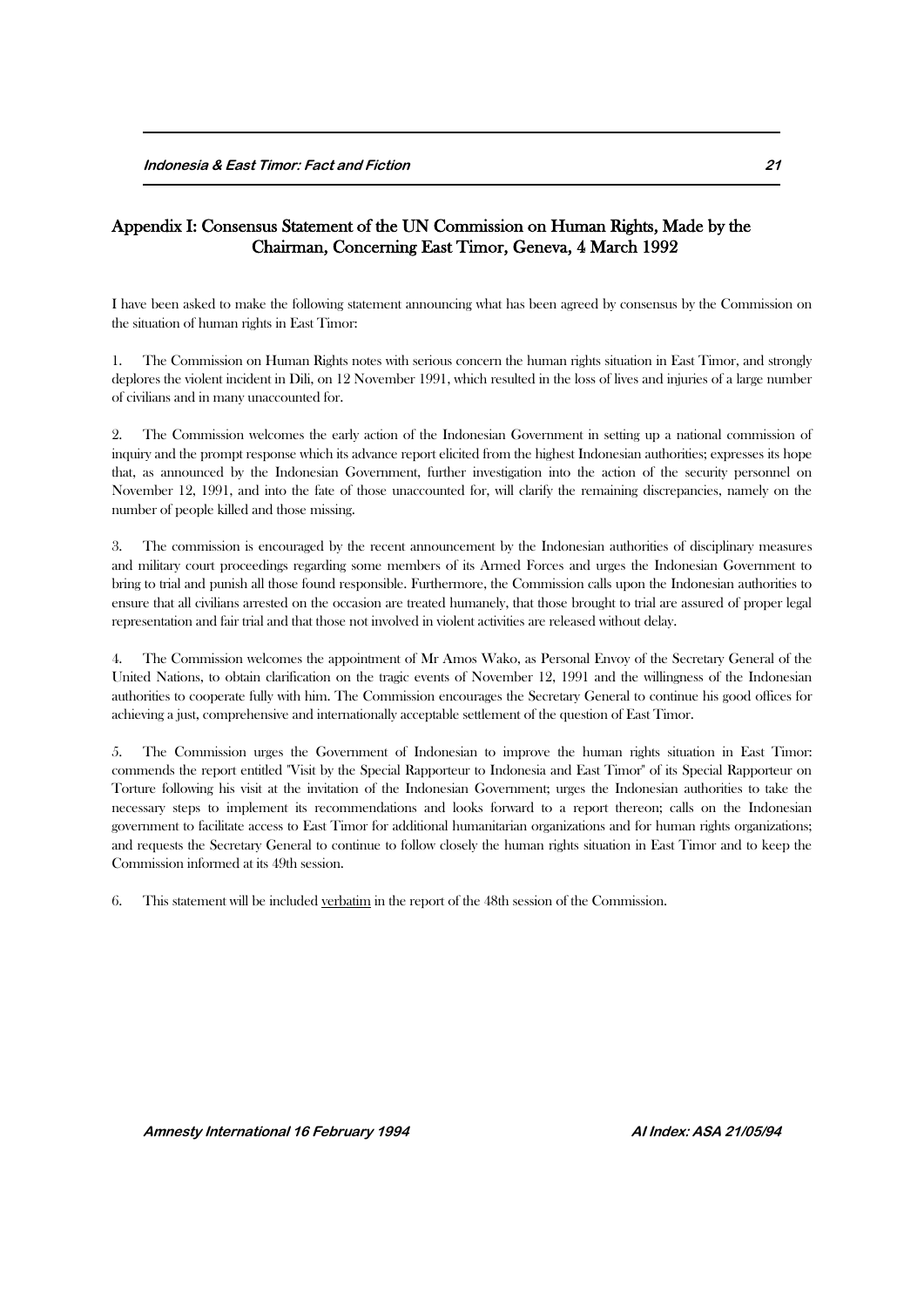## Appendix II: Resolution 1993/97 concerning East Timor 49th Session of the UN Commission on Human Rights Geneva, February 1993

The Commission on Human Rights,

Guided by the Universal Declaration of Human Rights, the International Covenants on Human Rights and the universally accepted rules of international law,

Bearing in mind the statement on the situation of human rights in East Timor agreed by consensus by the Commission on Human Rights at its forty-eighth session (see E/CN.4/1992/84, para 457) following the violent incident of 12 November 1991 in Dili,

Recalling resolution 1992/20 of 27 August 1992 of the Sub-Commission on Prevention of Discrimination and Protection of Minorities,

Gravely concerned at continuing allegations of serious human rights violations and noting with concern in this context the reports of the Special Rapporteur on the question of torture (E/CN.4/1993/26), of the Special Rapporteur on extrajudicial, summary or arbitrary executions (E/CN.4/1993/46) and of the Working Group on Enforced or Involuntary Disappearances (E/CN.4/1993/25),

Bearing in mind the Body of Principles for the Protection of All Persons Under Any Form of Detention or Imprisonment approved by the General Assembly in its resolution 43/173 of 9 December 1988 and the Principles on the Effective Prevention and Investigation of Extra-legal, Arbitrary and Summary Executions, endorsed by the General Assembly in its resolution 44/162 of 15 December 1989,

Taking note of the information the Government of Indonesia has provided the Commission on actions it has taken during the past year,

Welcoming the recent access to East Timor to human rights organizations as well as to some other relevant international observers, but remaining disappointed that such access is still frequently denied,

Having examined the report of the Secretary-General on the situation in East Timor (E/CN.4/1993/49),

1. Expresses its deep concern at reports of continuing human rights violations in East Timor;

2. Recalls that the Commission has commended the decision of the Government of Indonesia to set up an inquiry commission but regrets that the Indonesian investigation into the actions of the members of its security personnel on 12 November 1991, from which resulted loss life, injuries and disappearances, failed to clearly identify all those responsible for these actions;

3. Expresses its concern at the lack of information about the number of people killed on 12 November 1991 and at the persons still unaccounted for and urges the Government of Indonesia to account fully for those still missing since 12 November 1991;

4. Regrets the disparity in the severity of sentences imposed on those civilians not indicted for violent activities - who should have been released without delay - on the one hand, and to the military involved in the violent incident, on the other;

**AI Index: ASA 21/05/94 Amnesty International 16 February 1994**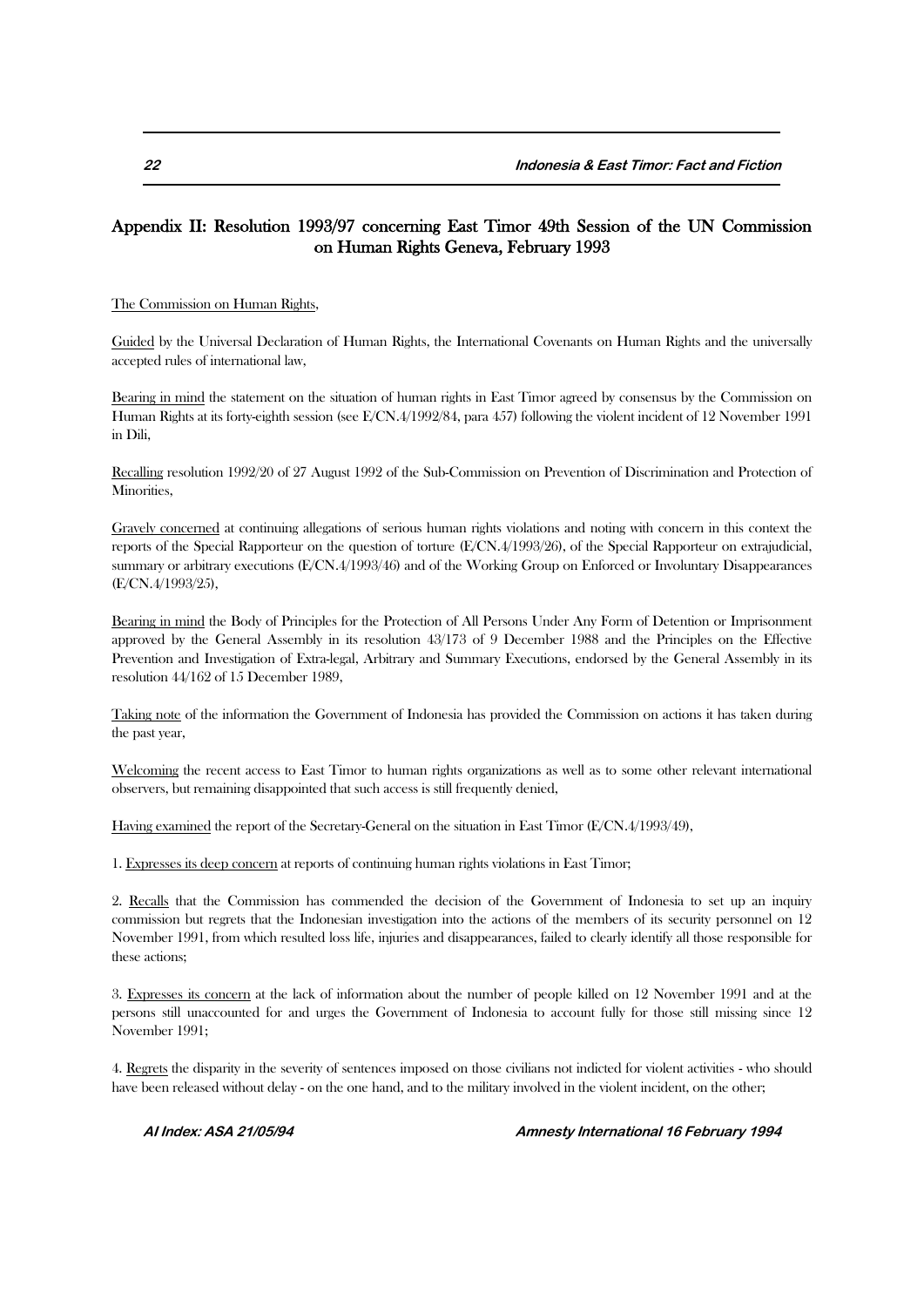5. Calls upon the Government of Indonesia to honour fully its commitments undertaken in the statement on the situation of human rights in East Timor, agreed by consensus by the Commission on Human Rights at its forty-eighth session;

6. Also calls upon the Government of Indonesia to ensure that all the East Timorese in custody, including main public figures, be treated humanely and with their rights fully respected, that all trials be fair, just, public and recognize the right to proper legal representation, in accordance with international humanitarian law, and that those not involved in violent activities be released with delay;

7. Welcomes the greater access recently granted by the Indonesian authorities to human rights and humanitarian organizations, and calls upon the Indonesian authorities to expand this access further;

8. Encourages once again the Indonesian authorities to take the necessary steps to implement the recommendations presented by the Special Rapporteur on the question of torture in his report (E/CN.4/1992/17/Add.1) following his visit to Indonesia and East Timor and keep the Special Rapporteur informed of the progress made towards their implementation;

9. Urges the Government of Indonesia to invite the Special Rapporteur on the question of torture, the Special Rapporteur on extrajudicial, summary or arbitrary executions, the Working Group on Arbitrary Detention and the Working Group on Enforced or Involuntary Disappearances to visit East Timor and to facilitate the discharge of their mandates;

10. Welcomes the agreement given by the Government of Indonesia to the proposal of the Secretary-General for a new visit to Indonesia and East Timor by his Personal Envoy in the coming months, and invites the Secretary-General to consider transmitting the full reports of Mr Wako's previous and next visit to the Commission on Human Rights;

11. Also welcomes the resumption of talks on the question of East Timor and encourages the Secretary-General to continue his good offices for achieving a just, comprehensive and internationally acceptable settlement of the question of East Timor;

12. Decides to consider the situation in East Timor at its fiftieth session on the basis of the reports of the Special Rapporteurs and Working Groups and that of the Secretary-General, which would include an analytical compilation of all information received from, inter alia, Governments, intergovernmental and non-governmental organizations.

> 68th meeting 11th March 1993

[Adopted by roll-call vote of 22 to 12, with 15 abstentions. See Chap. XII.]

**Amnesty International 16 February 1994 AI Index: ASA 21/05/94**